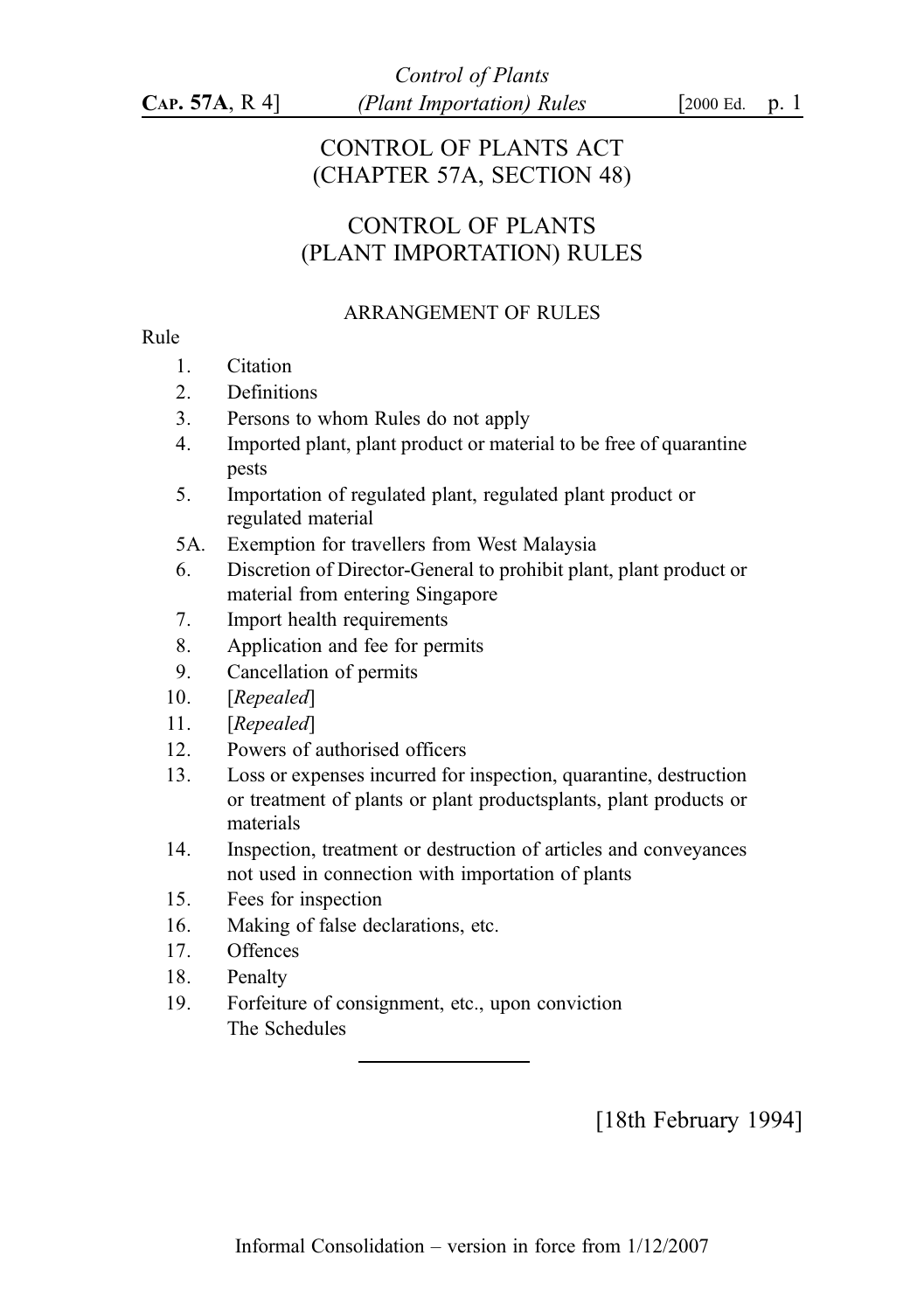# **Citation**

1. These Rules may be cited as the Control of Plants (Plant Importation) Rules.

# **Definitions**

 $2,-(1)$  In these Rules, unless the context otherwise requires —

- "American tropics" means those parts of the continent of America, including the islands adjacent thereto, which are bounded by the Tropic of Capricorn (latitude 23º S) and the Tropic of Cancer (latitude 23º N) and by Longitudes 30º W and 120º W and includes that part of Mexico which is north of the Tropic of Cancer;
- "biological control agent" means a natural enemy, an antagonist or a competitor of a pest, or any other self-replicating biotic entity, used for pest control;

[S 258/2005]

"import health requirement" means any import health requirement specified or varied by the Director-General under rule 7;

[S 258/2005]

- "living modified organism" means any living organism that possesses a novel combination of genetic material obtained through the use of any modern biotechnology technique —
	- (a) that overcomes natural physiological reproductive or recombination barriers; and
	- (b) that is not a technique used in traditional breeding and selection;

[S 258/2005]

"non-quarantine pest" means a pest specified in Part II of the First Schedule;

[S 258/2005]

"quarantine pest" means a pest specified in Part I of the First Schedule;

[S 258/2005]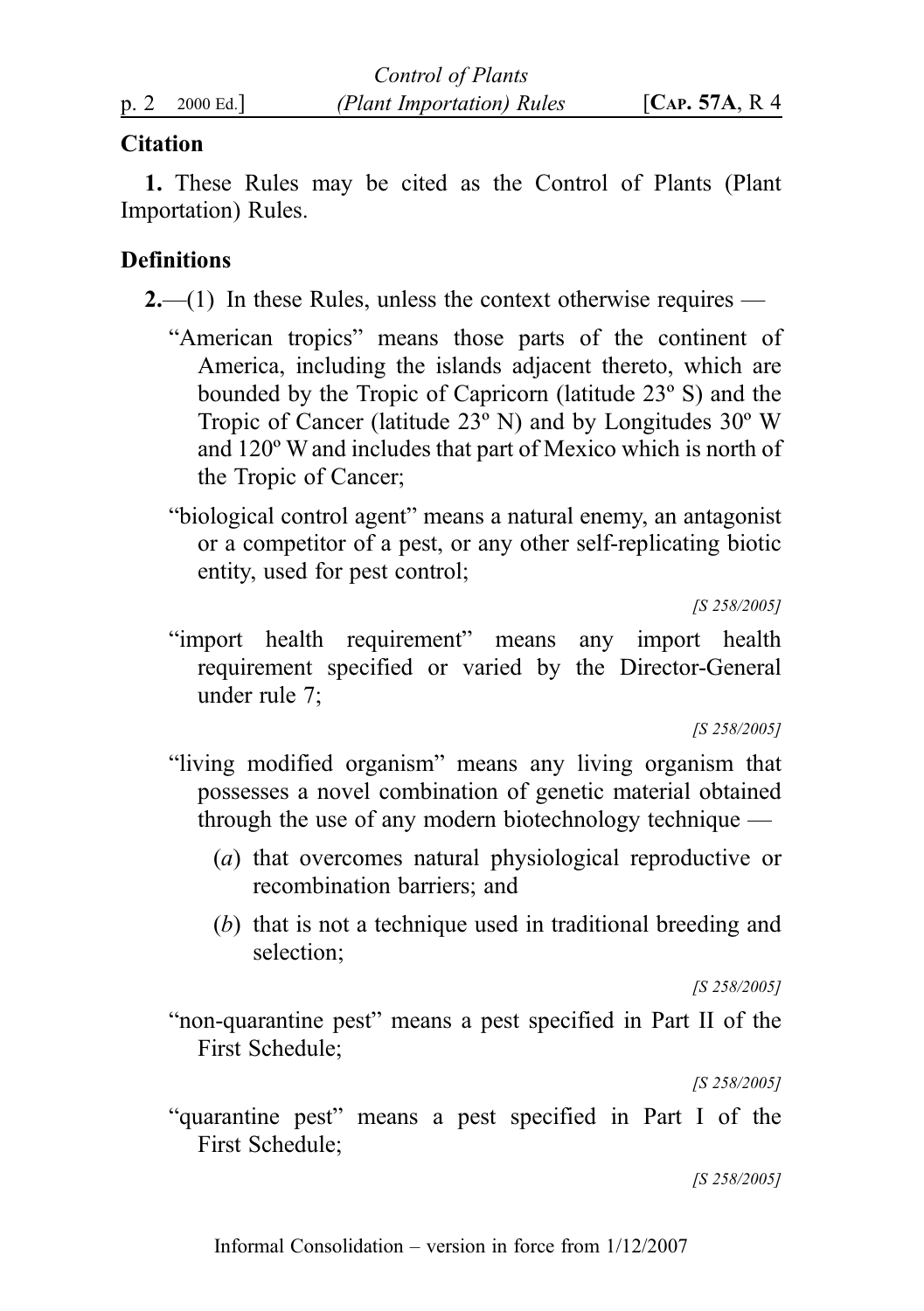"regulated pest" means a pest specified in Part I or II of the

[S 258/2005]

- "transit" means to be taken or sent from any country and brought into Singapore for the sole purpose of being carried to another country by the same or another conveyance within any free trade zone.
- (2) In these Rules —

First Schedule;

- (a) any reference to a consignment of plants, plant products or materials shall include a reference to any container, receptacle, packaging material or other article forming part of such a consignment;
- (b) any reference to a regulated plant, regulated plant product or regulated material shall be construed as a reference to a plant, plant product or material, respectively, specified in the Second Schedule;
- (c) any reference to the importation or movement of any pest, plant, plant product or material shall be read as including a reference to the importation or movement, respectively, of the pest, plant, plant product or material by post; and
- (d) any reference to a certificate or document shall include a reference to a certificate or document in electronic form.

[S 258/2005]

# Persons to whom Rules do not apply

3. Subject to rules 12, 13 and 14, these Rules shall not apply to any person who —

- (a) with the written permission of the Director-General and subject to such conditions as the Director-General thinks fit to impose, imports any plant, plant product or regulated material for experimental or research purposes; or
- (b) brings any regulated plant, regulated plant product or regulated material into Singapore in transit, subject to the condition that the plant, plant product or material is not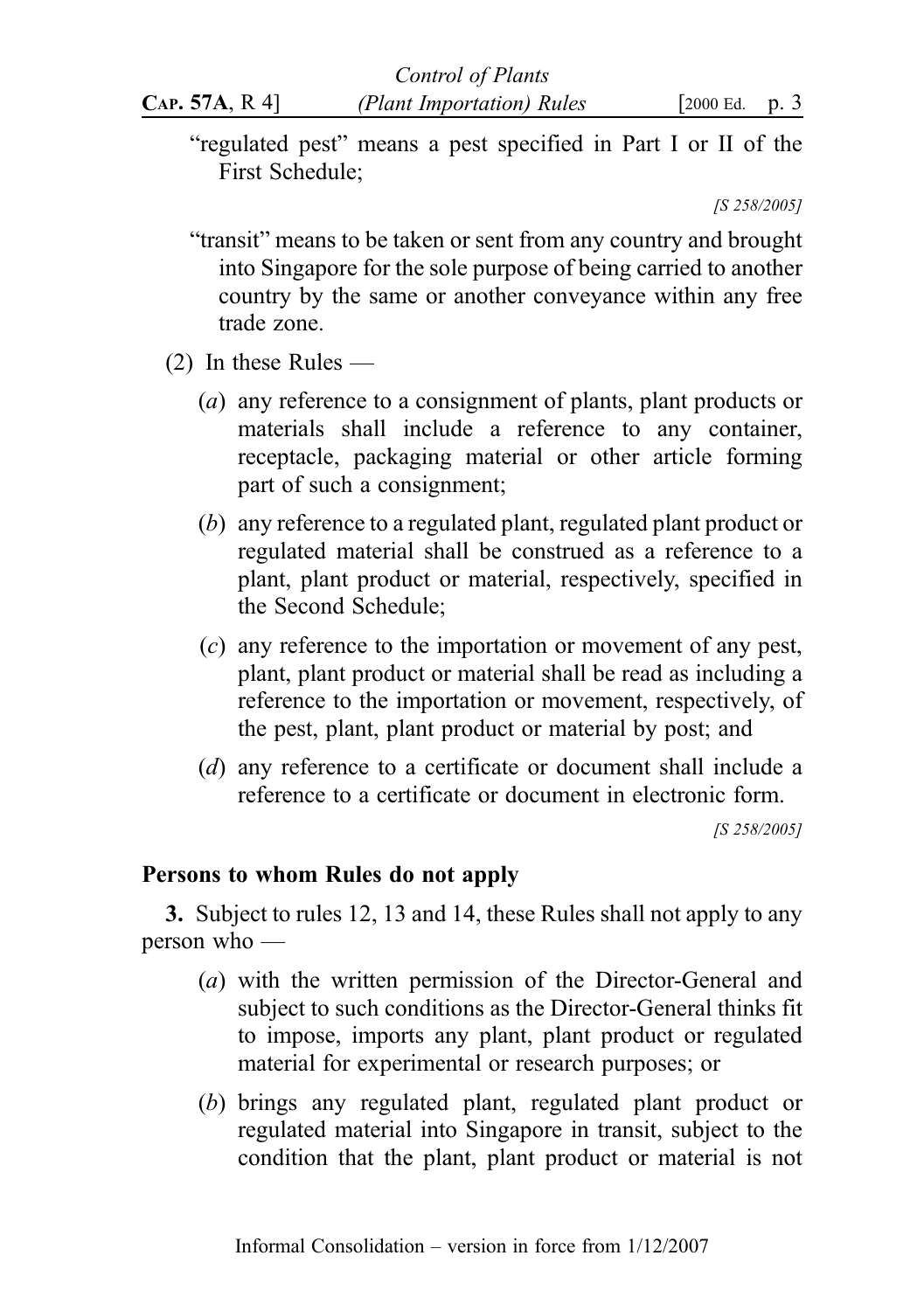moved from the point of entry into Singapore to any other place within Singapore except —

- (i) with the permission in writing of the Director-General or an authorised officer; and
- (ii) in accordance with such terms and conditions as the Director-General or the authorised officer thinks fit to impose.

[S 258/2005]

# Imported plant, plant product or material to be free of quarantine pests

4. Any person who imports any plant, plant product or material shall ensure that the plant, plant product or material and the container or any other package thereof is free of any quarantine pest.

[S 258/2005]

# Importation of regulated plant, regulated plant product or regulated material

5.—(1) Subject to rule 5A, no person shall import any regulated plant, regulated plant product or regulated material except under a permit issued by the Director-General.

(2) The Director-General shall, in determining whether to issue a permit under paragraph (1), consider whether the applicant for the permit has complied with every relevant import health requirement and the requirements under paragraph (4).

(3) Every permit issued under this rule —

- (a) shall be valid only for the period specified therein and for the consignment in respect of which it has been issued; and
- (b) may be subject to such terms and conditions as the Director-General thinks fit to impose, which terms and conditions shall be endorsed on the permit.

(4) Subject to rule 5A, any person who imports any consignment of regulated plants, regulated plant products or regulated materials shall ensure that there is, in respect of that consignment —

(a) a phytosanitary certificate; or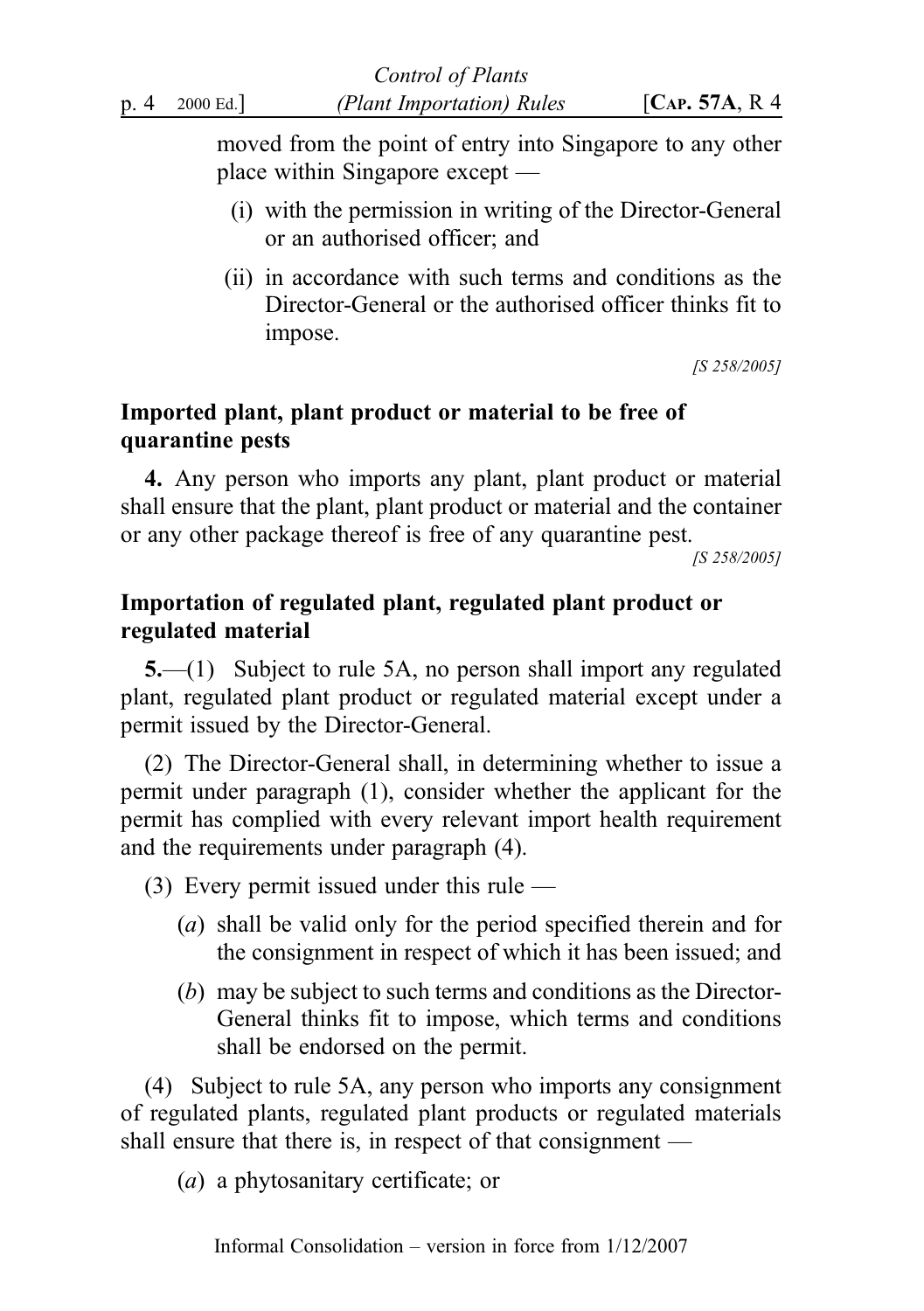|               | <b>Control of Plants</b>  |                    |  |
|---------------|---------------------------|--------------------|--|
| CAP. 57A, R4] | (Plant Importation) Rules | [ $2000$ Ed. p. 5] |  |

(b) such other certificate or document or mark issued by or authorised to be issued by a competent government agency in the country of despatch, being an agency which is recognised by the Director-General, in such form and issued in such manner as may be required under any import health requirement.

(5) The phytosanitary certificate referred to in paragraph  $(4)(a)$ shall be issued not more than 14 days prior to the date of shipment of the consignment by a competent government agency or some other agricultural authority, of the country of despatch, being an agency or authority which is recognised by the Director-General.

(6) The phytosanitary certificate or other certificate or document or mark required under paragraph (4) shall certify that every relevant import health requirement has been complied with.

[S 258/2005]

## Exemption for travellers from West Malaysia

5A. Rule 5(1) and (4) shall not apply to any person who imports from West Malaysia ––

- (a) regulated plants not exceeding 3 in number, whether of the same species or of different species, without potting media; or
- (b) not more than 250 grams of seeds,

or both.

[S 623/2007]

# Discretion of Director-General to prohibit plant, plant product or material from entering Singapore

6.—(1) Where —

- (a) a consignment of regulated plants, regulated plant products or regulated materials is imported —
	- (i) without a phytosanitary certificate or other certificate or document or mark required under rule 5(4); or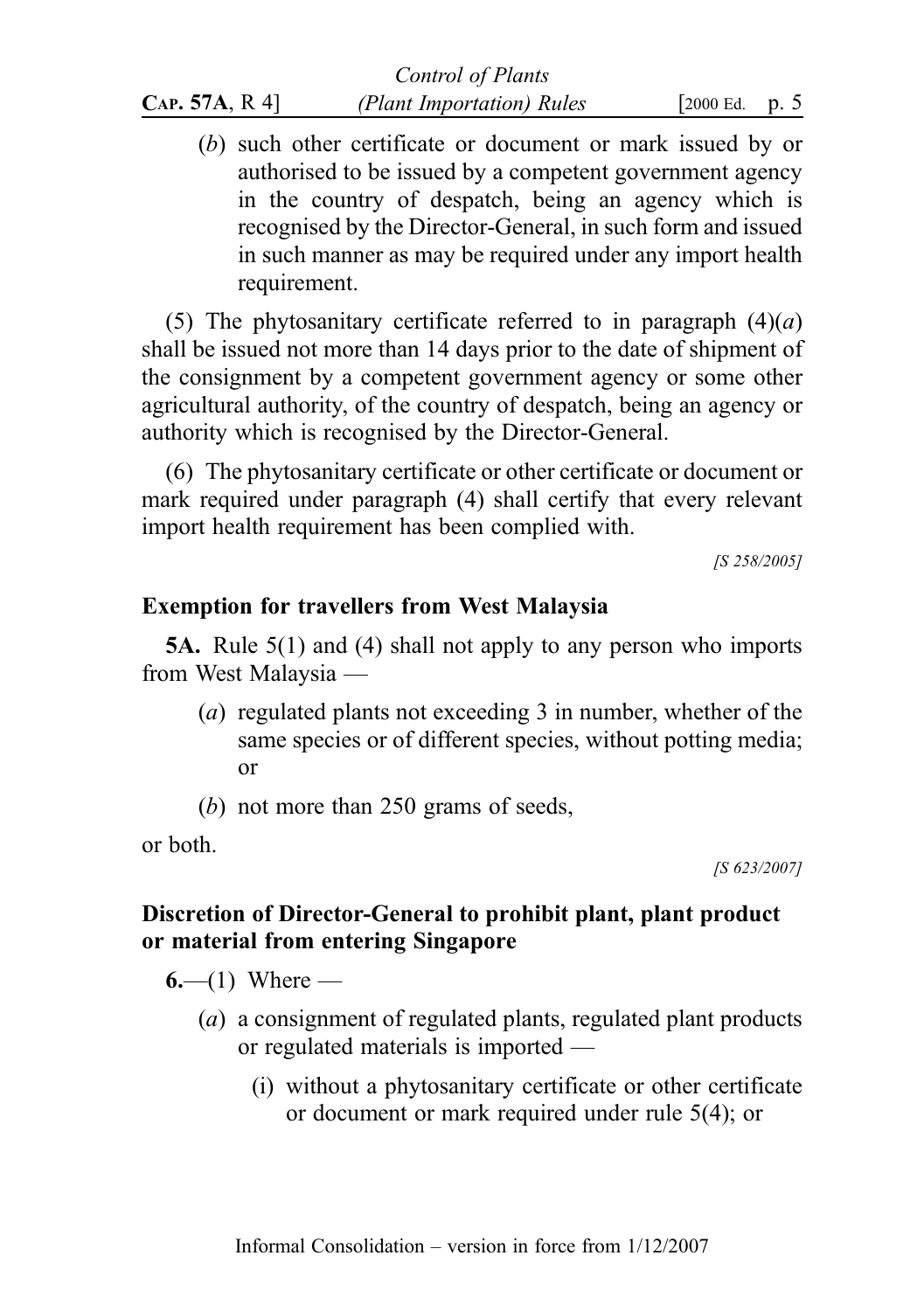- (ii) with a phytosanitary certificate or other certificate or document or mark required under rule 5(4) that does not comply with rule  $5(5)$  or  $(6)$ ;
- (b) an imported consignment of plants, plant products or materials is found to be infested with a non-quarantine pest; or
- (c) an imported consignment of plants, plant products or materials is found to be infested with a pest (other than a regulated pest) which is not native to Singapore and which the Director-General determines to be potentially damaging to any plant in Singapore or the ecosystem of any plant in Singapore,

the Director-General may, in his discretion —

- (i) prohibit the consignment of plants, plant products or materials from entering Singapore; or
- (ii) permit the consignment of plants, plant products or materials to enter Singapore, subject to such terms and conditions as the Director-General thinks fit.

(2) In this rule, a reference to an imported consignment includes a reference to any consignment brought into Singapore by an incoming traveller for his own use.

[S 258/2005]

## Import health requirements

7.—(1) For the purposes of these Rules, the Director-General may specify such import health requirements as are necessary in respect of any regulated plant, regulated plant product or regulated material.

(2) The Director-General may, from time to time, vary any of the import health requirements —

- (a) having regard to the status of any regulated pest, regulated plant, regulated plant product or regulated material; and
- (b) in accordance with the provisions of any international agreement or memorandum of understanding pertaining to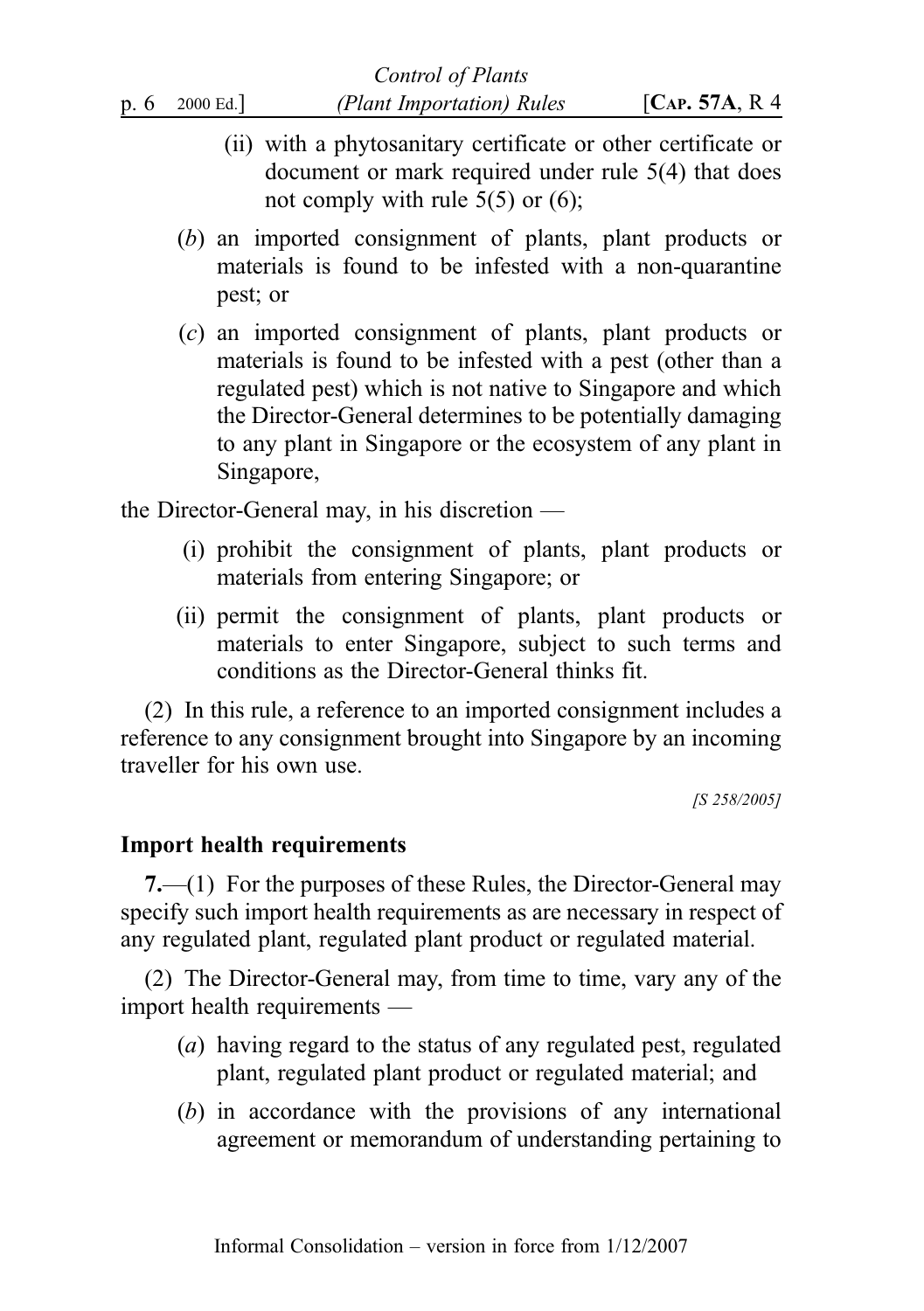the international movement of quarantine pests, regulated plants, regulated plant products or regulated materials.

(3) The Director-General shall maintain a register of all the import health requirements for the time being specified under paragraph (1) and any variation to any such requirement under paragraph (2).

(4) The register referred to in paragraph (3) shall be made available for public information.

(5) In determining whether it is necessary to specify any import health requirement under paragraph (1), the Director-General shall have regard to the following matters:

- (a) the likelihood that the importation of any plant, plant product or other material may bring any regulated pest into Singapore;
- (b) the nature and possibility of the effect of any pest on any local plant or plant product, or the environment in or economy of Singapore;
- (c) any obligation imposed under any treaty, convention, arrangement, memorandum of understanding, exchange of letters or other similar instrument relating to the import of plants to which Singapore is a party; and
- (d) such other matter as the Director-General thinks relevant.

[S 258/2005]

# Application and fee for permits

8. Every application for the issue of a permit under rule 5 shall be made to the Director in such form as the Director-General may require and shall be accompanied by the appropriate fee specified in the Third Schedule.

# Cancellation of permits

9. Any permit issued under rule 5may be cancelled if the person to whom it was issued is in breach of any of the terms and conditions endorsed on the permit or of these Rules.

10. [Deleted by S 258/2005]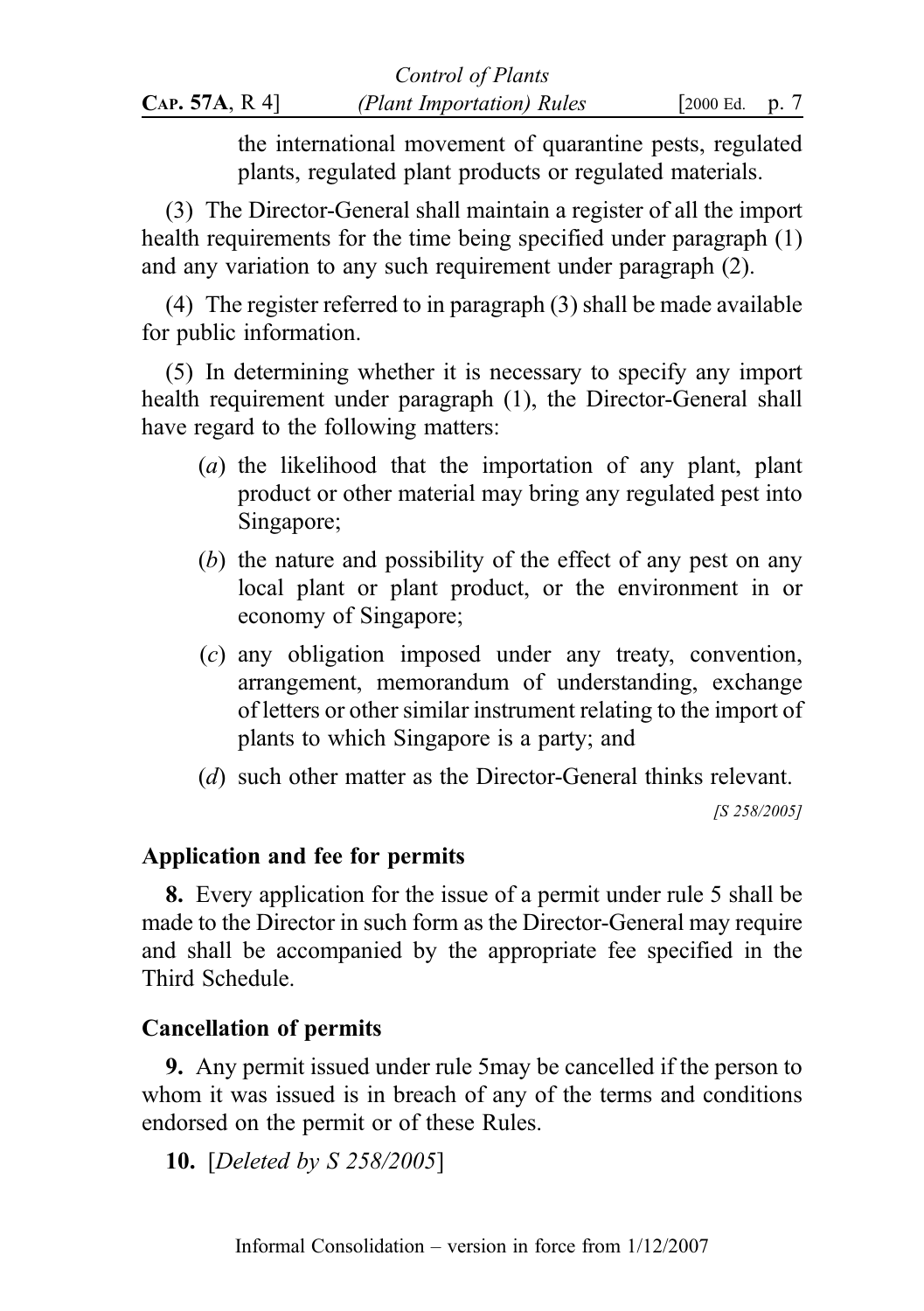11. [Deleted by S 258/2005]

# Powers of authorised officers

- 12.—(1) An authorised officer may at any time
	- (a) enter and inspect any premises or stop, detain, board or inspect any conveyance where he has reason to believe that such premises or conveyance has been used or is being used in connection with the importation of pests, plants, plant products or any regulated material;
	- (b) inspect any consignment of plants and plant products which has been imported into Singapore including their packaging and take such samples thereof as may reasonably be necessary for analysis and evaluation;
	- (c) open and examine any container, package or receptacle  $which =$ 
		- (i) contains or which the authorised officer reasonably believes to contain; or
		- (ii) has been used or is being used or which the authorised officer reasonably believes to have been used or to be being used in connection with the importation into Singapore of,

any pests, plants, plant products or any regulated material;

- (d) prohibit entirely or to such extent as he thinks fit, the movement of any conveyance containing or consignment of, regulated pests or pests referred to in rule  $6(1)(c)$ , regulated plants, regulated plant products or regulated materials which has arrived but which has not yet entered Singapore;
- (e) direct that any conveyance containing or consignment of, plants or plant products imported into Singapore be detained or quarantined for such a period as he thinks fit at such place and in such manner as may be determined by the Director-General;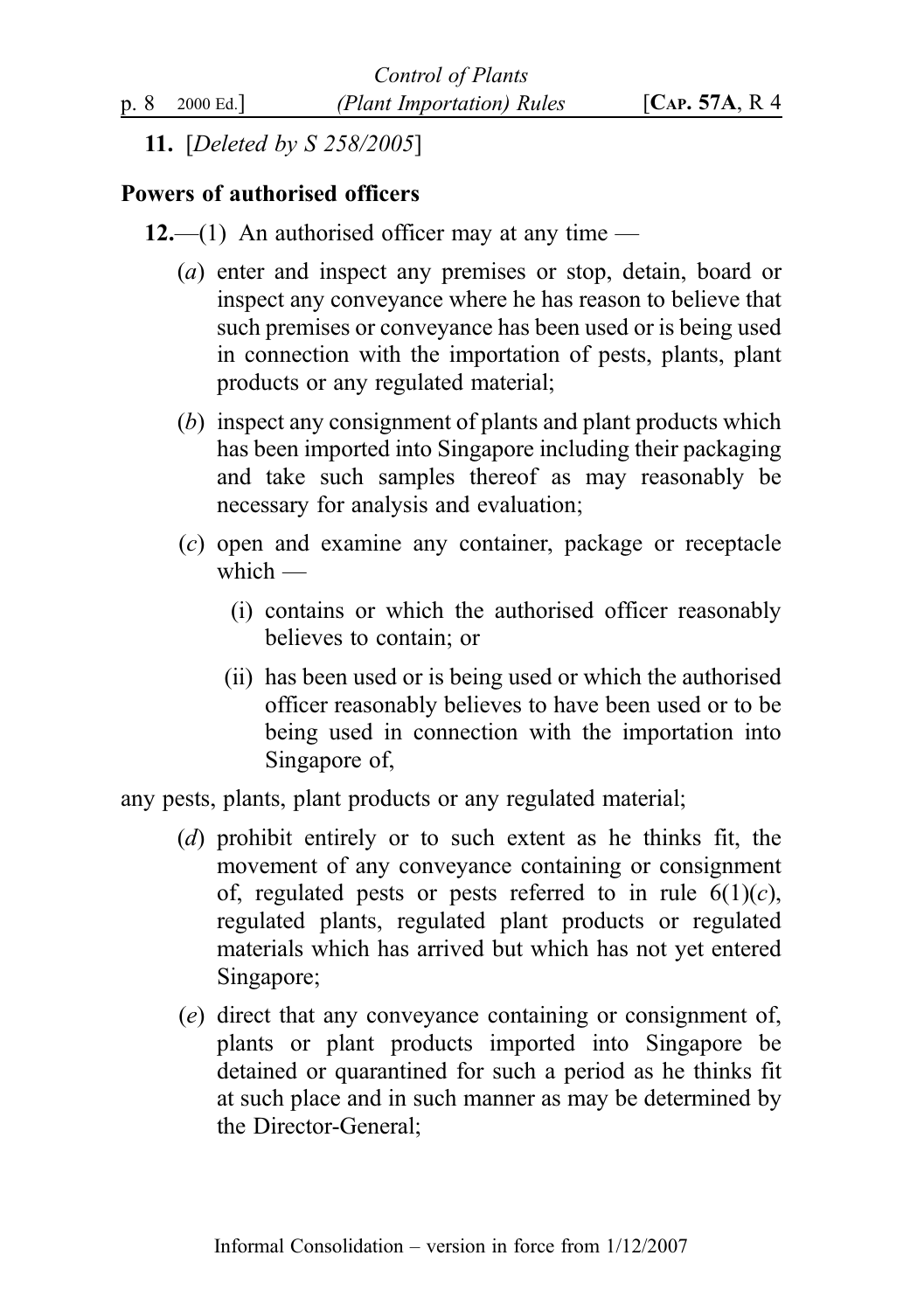# Control of Plants  $CAP. 57A, R 4$  (Plant Importation) Rules [2000 Ed. p. 9

- (f) direct that any conveyance containing or consignment of, plants or plant products imported into Singapore be subject to treatment at such place and in such manner as may be determined by the Director-General for the purpose of destroying any regulated pest or pest referred to in rule  $6(1)(c)$  infesting the plants or plant products;
- (g) direct the importer or owner of any consignment of plants, plant products or materials to destroy the consignment, at his own expense, in such manner as may be determined by the Director-General or immediately export the consignment, where the consignment is found —
	- (i) to be infested with any regulated pest or pest referred to in rule  $6(1)(c)$ , and such pest cannot be effectively controlled through disinfection or disinfestation measures; or
	- (ii) to have been imported in contravention of these Rules; [S 258/2005]
- (h) where the importer or owner of any consignment of plants, plant products or materials has failed to destroy or immediately export the consignment as directed under paragraph  $(g)$ , destroy the consignment in such manner as may be determined by the Director-General and recover the expenses incurred for the destruction from the importer or owner of the consignment;
- (i) seize any pest, plant, plant product or regulated material which has been imported or which is being kept in contravention of these Rules or any import health requirement; and

[S 258/2005]

 $(i)$  do such other act or thing as may be reasonable or necessary for the purpose of carrying out his duties under these Rules.

(2) Any person who wilfully obstructs or impedes an authorised officer in the exercise of his powers under these Rules, or acts in contravention of the terms and conditions imposed by an authorised officer shall be guilty of an offence.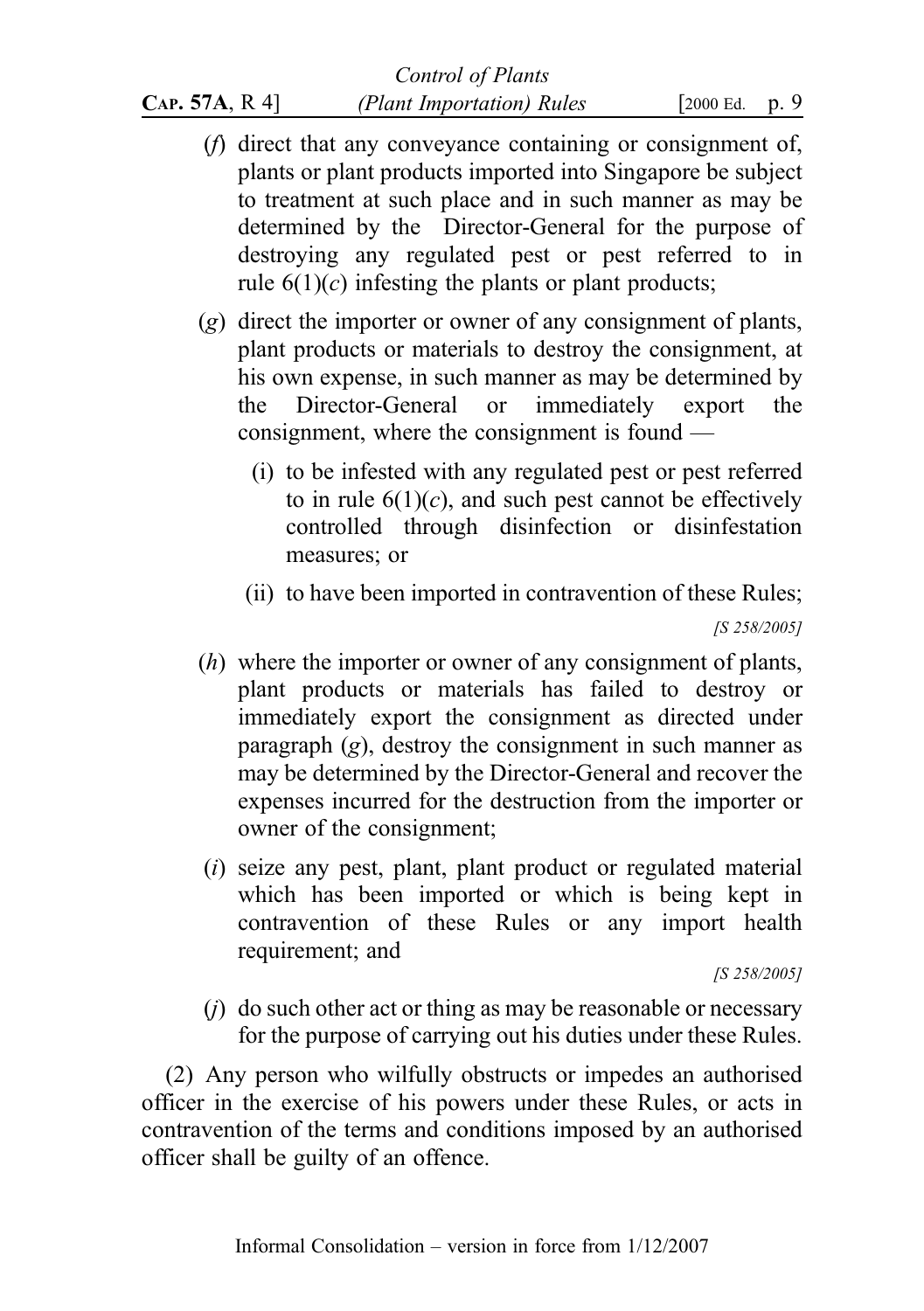# Loss or expenses incurred for inspection, quarantine, destruction or treatment of plants, plant products or materials

13.—(1) Any loss or expenses incurred for the inspection, quarantine, treatment or destruction under these Rules of any conveyance containing or any consignment of, plants, plant products or materials imported or brought into Singapore, including the cost of transporting the same, shall be borne by the importer or owner of the conveyance or consignment, as the case may be.

(2) The Director-General may, in his discretion, waive any expenses incurred by him for the inspection, quarantine, treatment or destruction under these Rules of any conveyance containing or any consignment of, plants, plant products or materials imported or brought into Singapore.

# Inspection, treatment or destruction of articles and conveyances not used in connection with importation of plants

14. The Director-General may, if in his opinion the circumstances of the case so warrant, direct that any article or conveyance which has not been used in connection with the importation of plants, plant products or materials but which he reasonably suspects to be diseased or infested with any quarantine pest, be inspected by an authorised officer and, if necessary, be treated or destroyed at such place and in such manner as the Director-General may determine.

# Fees for inspection

15. The fees for and incidental to any inspection or laboratory examination under these Rules shall be as specified in the Third Schedule.

# Making of false declarations, etc.

16. Any person who, being required by or by virtue of these Rules to make any declaration, statement or representation or to produce any document or who, for the purpose of obtaining any permit —

(a) makes or presents any declaration, statement or representation which, to his knowledge, is false in any material particular; or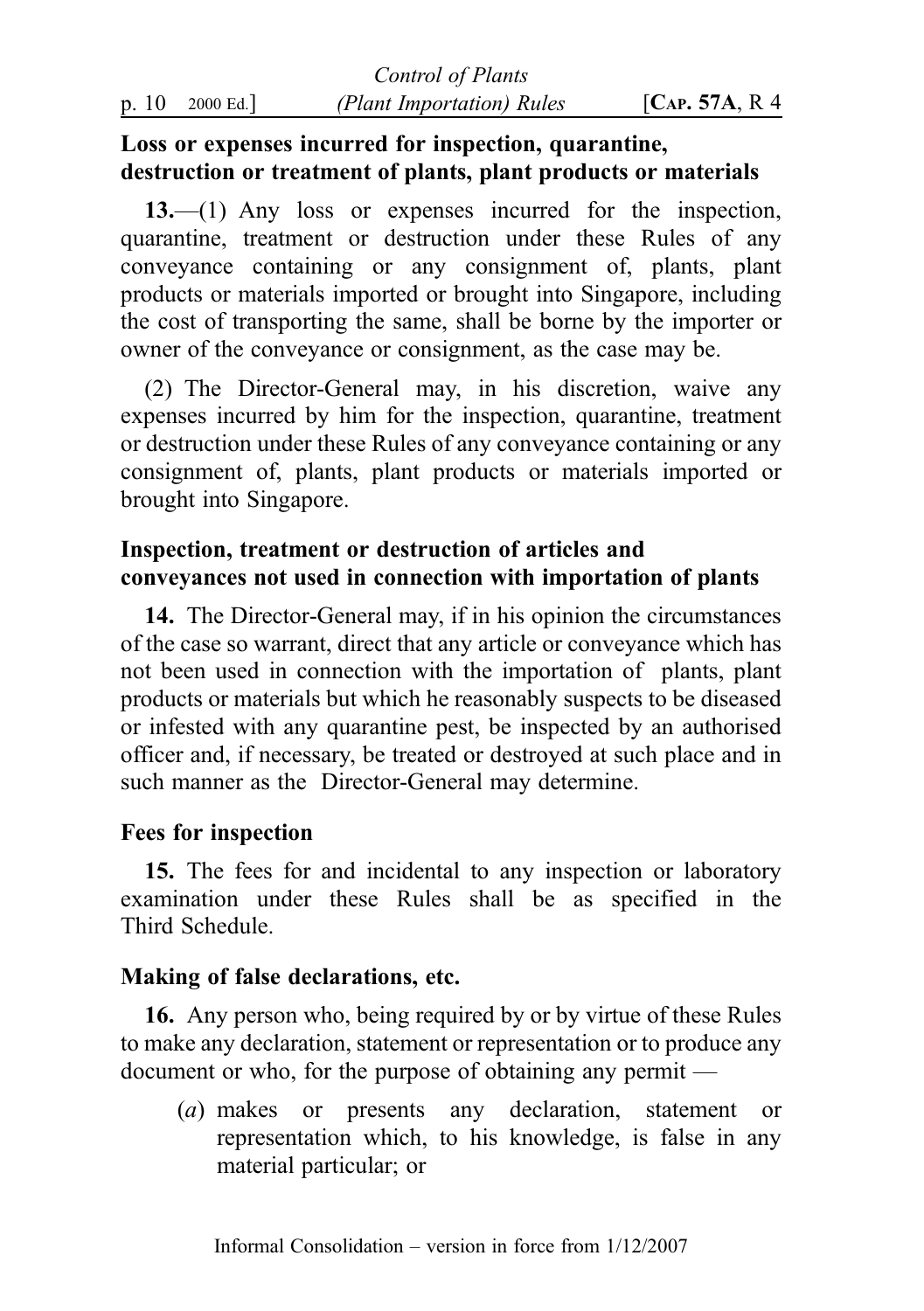(b) produces any document which, to his knowledge, is false in any material particular or has not been made by the person by whom it purports to have been made, or has been in any way altered or tampered with,

shall be guilty of an offence.

# **Offences**

17.—(1) Any person who contravenes or fails to comply with —

(a) rule 4 or  $5(1)$ ;

[S 258/2005]

- (b) any of the terms and conditions of any permit issued to him under these Rules; or
- (c) any direction given to him under these Rules by the Director-General or an authorised officer,

shall be guilty of an offence.

[S 258/2005]

(2) Any person who imports any consignment of regulated plants, regulated plant products or regulated materials —

- (a) without a phytosanitary certificate or other certificate or document or mark required under rule 5(4); or
- (b) with a phytosanitary certificate or other certificate or document or mark required under rule 5(4) that does not comply with rule 5(5) and (6),

shall be guilty of an offence.

[S 258/2005]

# Penalty

18. Any person who is guilty of an offence under these Rules shall be liable on conviction to a fine not exceeding \$10,000 or to imprisonment for a term not exceeding 3 years or to both.

# Forfeiture of consignment, etc., upon conviction

19. Where any person is convicted of an offence under these Rules, the court may order that any conveyance containing or any consignment of, plants or plant products and any container,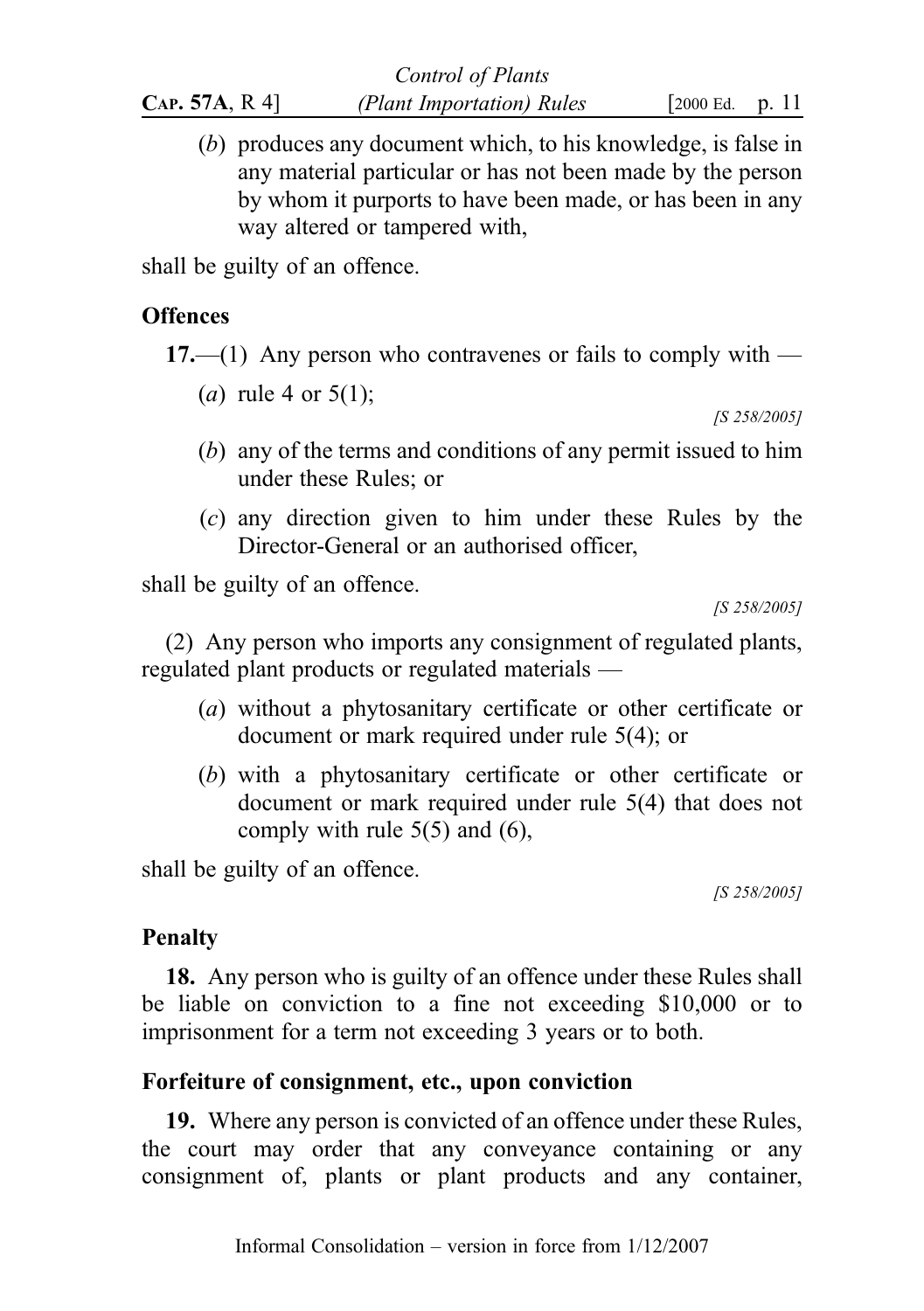| Control of Plants |          |                           |                  |  |
|-------------------|----------|---------------------------|------------------|--|
| p. 12             | 2000 Ed. | (Plant Importation) Rules | [ $CAP. 57A, R4$ |  |

packaging material, receptacle or other article or material to which the offence relates shall be forfeited to the Government and disposed of in such manner as the Director-General thinks fit.

# FIRST SCHEDULE

Rule  $2(1)$ 

### REGULATED PESTS

## PART I

## QUARANTINE PESTS

Name of Pest **Common Name** 

### BACTERIA

| Curtobacterium flaccumfaciens                                   | Bean wilt                       |
|-----------------------------------------------------------------|---------------------------------|
| Clavibacter<br>michiganensis<br>sub.<br>sp.<br>nebraskense      | Leaf freckles and wilt          |
| Clavibacter<br>michiganensis<br>sub.<br>sp.<br>sepedonicum      | Bacteria ring rot               |
| Pseudomonas syringae pv. garcae                                 | Coffee halo blight, Twig blight |
| Pseudomonas syringae                                            | Leaf spot/blight                |
| Xanthomonas ampelina                                            | Bacterial blight (grapes)       |
| Xanthomonas campestris pv. cassavae                             | Cassava bacterial necrosis      |
| Xanthomonas campestris pv. phaseoli                             | Common bacterial blight         |
| <b>FUNGI</b>                                                    |                                 |
| Aecidium cantensis                                              | Deforming rust                  |
| Angiosorus solani (Thecophora solani)                           | Potato smut                     |
| Ascochyta gossypii (A. phaseolorum)                             | Ascochyta blight                |
| Cercospora elaeidis                                             | Freckle                         |
| Claviceps gigantean                                             | Ergot, Horse's tooth            |
| Cochliobolus<br>carbonum<br>(Drechslera<br>zeicola)             | Charred ear mould               |
| Colletotrichum coffeanum                                        | Coffee berry disease            |
| Crinipellis<br>perniciosa<br>(Marasmius<br><i>perniciosus</i> ) | Witches broom                   |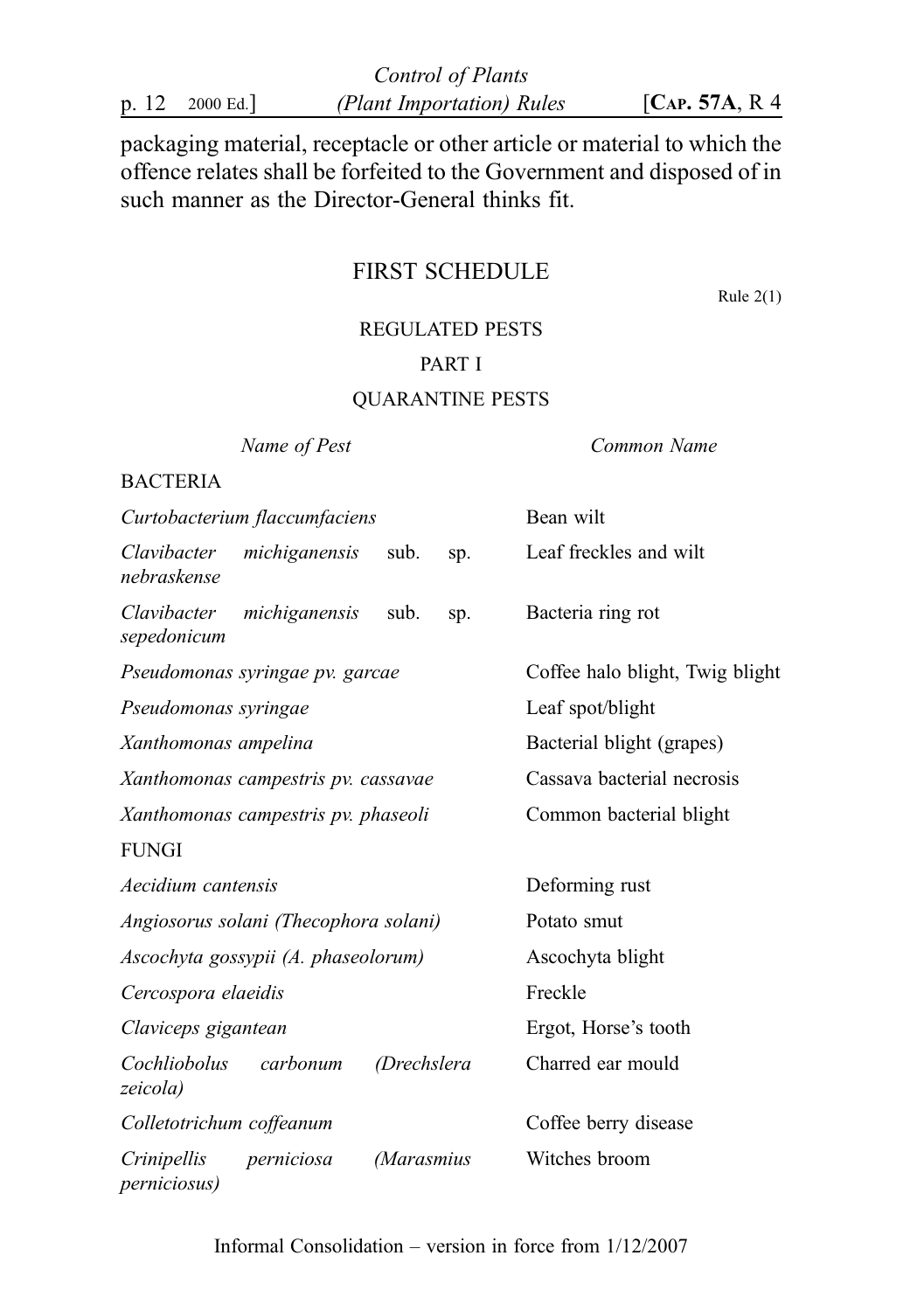Control of Plants  $CAP. 57A, R 4$  (Plant Importation) Rules [2000 Ed. p. 13

# FIRST SCHEDULE — continued Cryptosporella eugeniae Dieback Deuterophoma tracheiphila (Phoma tracheiphila) Mal secco Diaporthe phaseolorum var. caulivora Stem canker Erysiphe polygoni Powdery mildew Fusarium oxysporum f.sp. elaeidis Fusarium wilt Fusarium xylarioides (Gibberella xylarioides) Tracheomycosis Hemileia coffeicola **Rust (Powdery, grey rust)** Marasmiellus cocophilus Lethal bole rot Microcyclus ulei South American Leaf Blight Moniliophthora roreri (Monilia roreri) Pod rot, watery pod rot Mycena citricolor (Omphalia flavida) American leaf spot Mycosphaerella fijiensis var. difformis Black sigatoka Peronospora tabacina entrante a Blue mould Phaeolus manihotis Root rot Phoma exigua var fourata (P. exigua var. exigua) Gangrene Phomopsis theae Stem canker Phymatotrichopsis omnivorum Texas root rot Polyscytalium pustulans (Oospora pustulans) Skin spot Puccinia pittieriana Common rust Puccinia psidii quartitud Guava rust Sphaceloma arachidis Scab Sphaceloma manihoticola Super elongation Synchytrium endobioticum Black wart, black scab Trachysphaera fructigena Trachysphaera pod rot Verticillium albo-atrum vilt Verticillium dahliae Verticillium wilt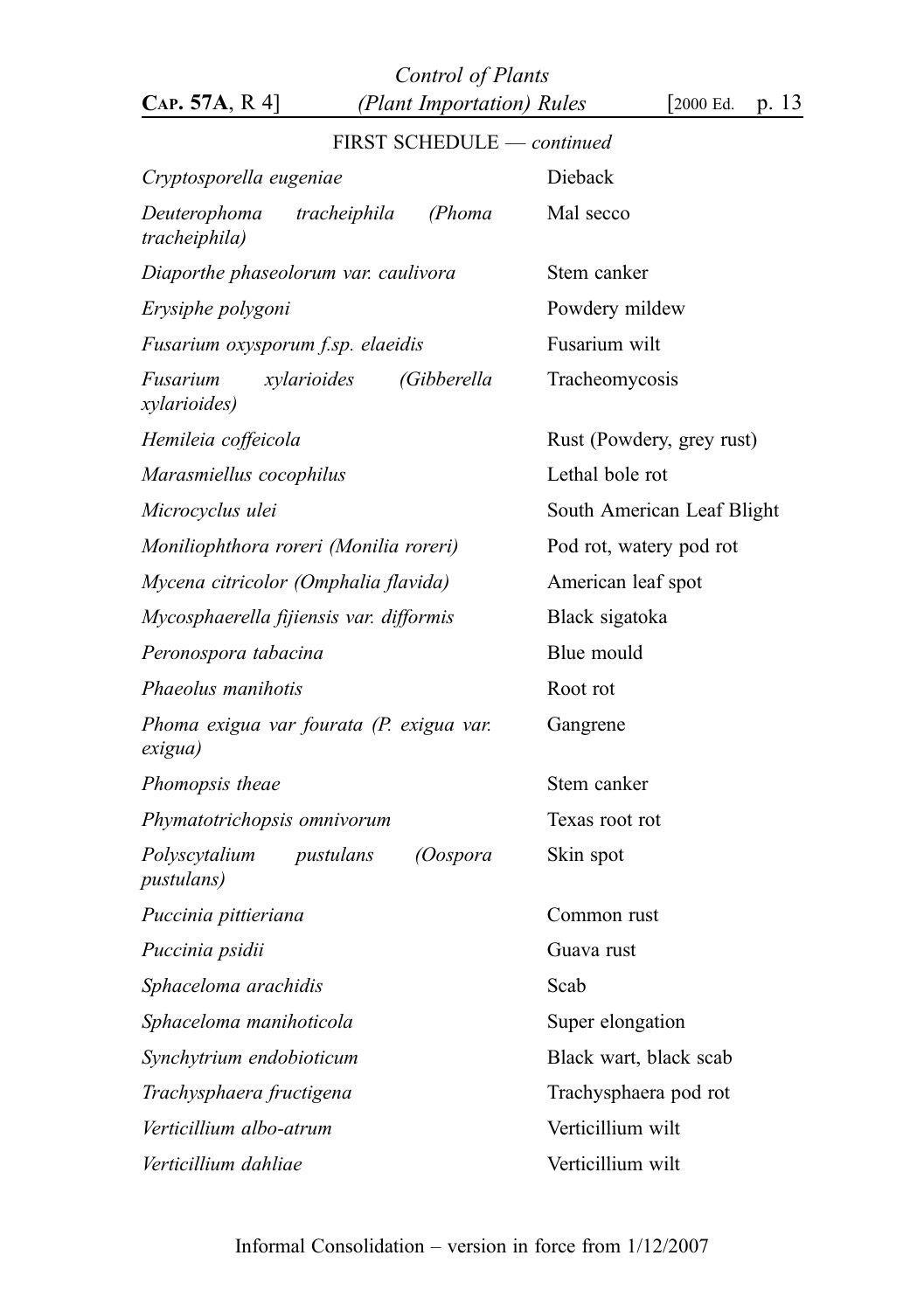Control of Plants p. 14 2000 Ed.]  $(Plant\, Important\,) Rules$   $[Car. 57A, R4]$ 

# FIRST SCHEDULE — continued

#### INSECTS

| Acanthosellides obtectus    | Bean bruchid                             |  |
|-----------------------------|------------------------------------------|--|
| Anastrepha oblique          | West Indian fruit fly                    |  |
| Anastrepha fraterculus      | South American fruit fly                 |  |
| Anastrepha ludens           | Mexican fruit fly                        |  |
| Anastrepha spp.             | Fruit fly                                |  |
| Antestiopsis spp.           | Antestia bug                             |  |
| Anthomomus vestitus         | Peruvian cotton boll weevil              |  |
| Anthomomus grandis          | Mexican cotton boll weevil               |  |
| Aonidomytilus albus         | Cassava scale                            |  |
| Bactrocera tryoni           | Queensland fruit fly                     |  |
| Bathycoella thalassina      | Cocoa bug                                |  |
| Bruchus pisorum             | Pea pod weevil                           |  |
| Caliothrips masculinus      | <b>Thrips</b>                            |  |
| Ceratitis rosa              | Natal fruit fly                          |  |
| Ceratitis capitata          | Mediterranean fruit fly                  |  |
| Chaetanaphotrips orchidii   | Banana rust thrip                        |  |
| Chrysomphalus aonidium      | Florida red scale                        |  |
| Coelaenomenodera elaedis    | Leaf miner                               |  |
| Diatrea abbreviatus         | Sugarcane root stalk borer               |  |
| Distantiella theobroma      | Cocoa capsid                             |  |
| Epilachna varivestis        | Mexican bean beetle                      |  |
| Euscepes postfaciatus       | West Indian<br>sweet<br>potato<br>weevil |  |
| Helopeltis bergrothi        | Helopeltis bug                           |  |
| Hercinothrip bicinctus      | Banana thrip                             |  |
| Hypsipyla robusta           | Stem borer                               |  |
| Rynchophorus phoenicis      | African palm weevil                      |  |
| Leguminivora glycinivorella | Soybean pod borer                        |  |
|                             |                                          |  |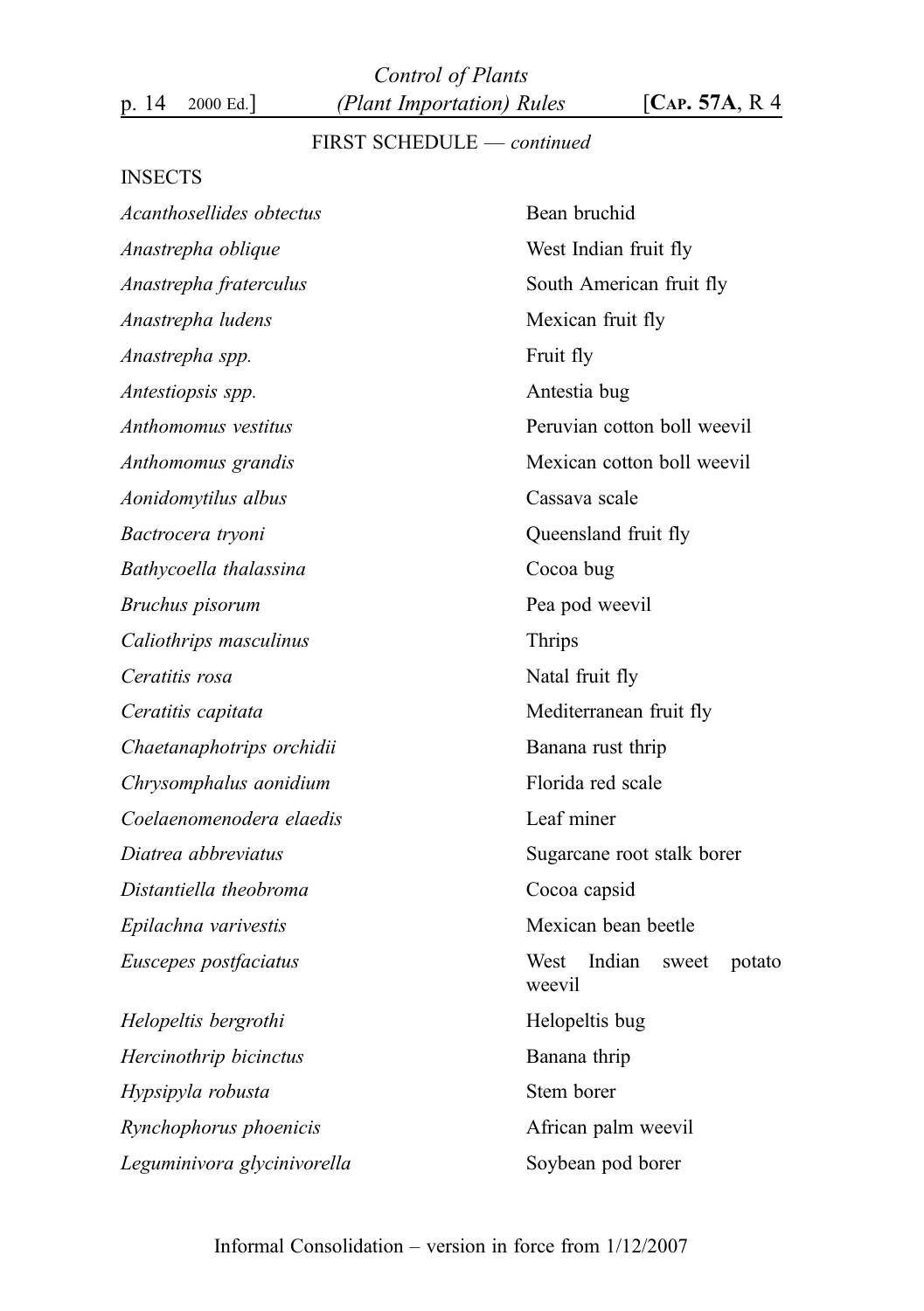Control of Plants  $CAP. 57A, R 4$  (Plant Importation) Rules [2000 Ed. p. 15

# FIRST SCHEDULE — continued

| Leptinotarsa decemilineata                                 | Colorado potato beetle     |  |
|------------------------------------------------------------|----------------------------|--|
| Leptopharsa heveae                                         | Lace bug                   |  |
| Leptopharsa gibbicarina                                    | Lace bug                   |  |
| Leucoptera coffeella                                       | Coffee leaf miner          |  |
| Lissorhoptrus oryzephilus                                  | Rice water weevil          |  |
| Melittomma insulare                                        | Wood borer                 |  |
| Menalonium sp                                              | Mirid bug                  |  |
| Noorda albizonalis                                         | Red banded caterpillar     |  |
| Oryctes boas $(= O.$ monoceros)                            | Rhinoceros beetle          |  |
| Pachymerus lacerdae                                        | Kernel borer               |  |
| Pachymerus nucleorum                                       | Kernel borer               |  |
| Pimelephila ghesquierii                                    | Palm moth                  |  |
| Planococcus kenyae                                         | Kenya mealy bug            |  |
| Prostephanus truncatus                                     | Large grain borer          |  |
| Pseudotheraptus wayi                                       | Coreid bug                 |  |
| Quadraspidiotus perniciosus                                | San Jose scale             |  |
| Rhynchophorus palmarum                                     | South American palm weevil |  |
| Sacadodes pyralis                                          | False pink boll worm       |  |
| Sahlbergella singularis                                    | Cocoa capsid               |  |
| Sesamia cretica                                            | Durra/sorghum stalk borer  |  |
| Sophronica ventrallis                                      | Berry borer                |  |
| Stenoma decora                                             | Cocoa shoot                |  |
| Trogoderma granarium                                       | Khapra beetle              |  |
| Xyleborus ferrugineus                                      | Black twig borer           |  |
| <b>MITES</b>                                               |                            |  |
| Aceria<br>guerreronis $\epsilon$ Eryophyes<br>guerreronis) | Coconut mite               |  |
| Mononychellus tanajoa (= Ononychelie<br>tanajoe)           | Cassava green mite         |  |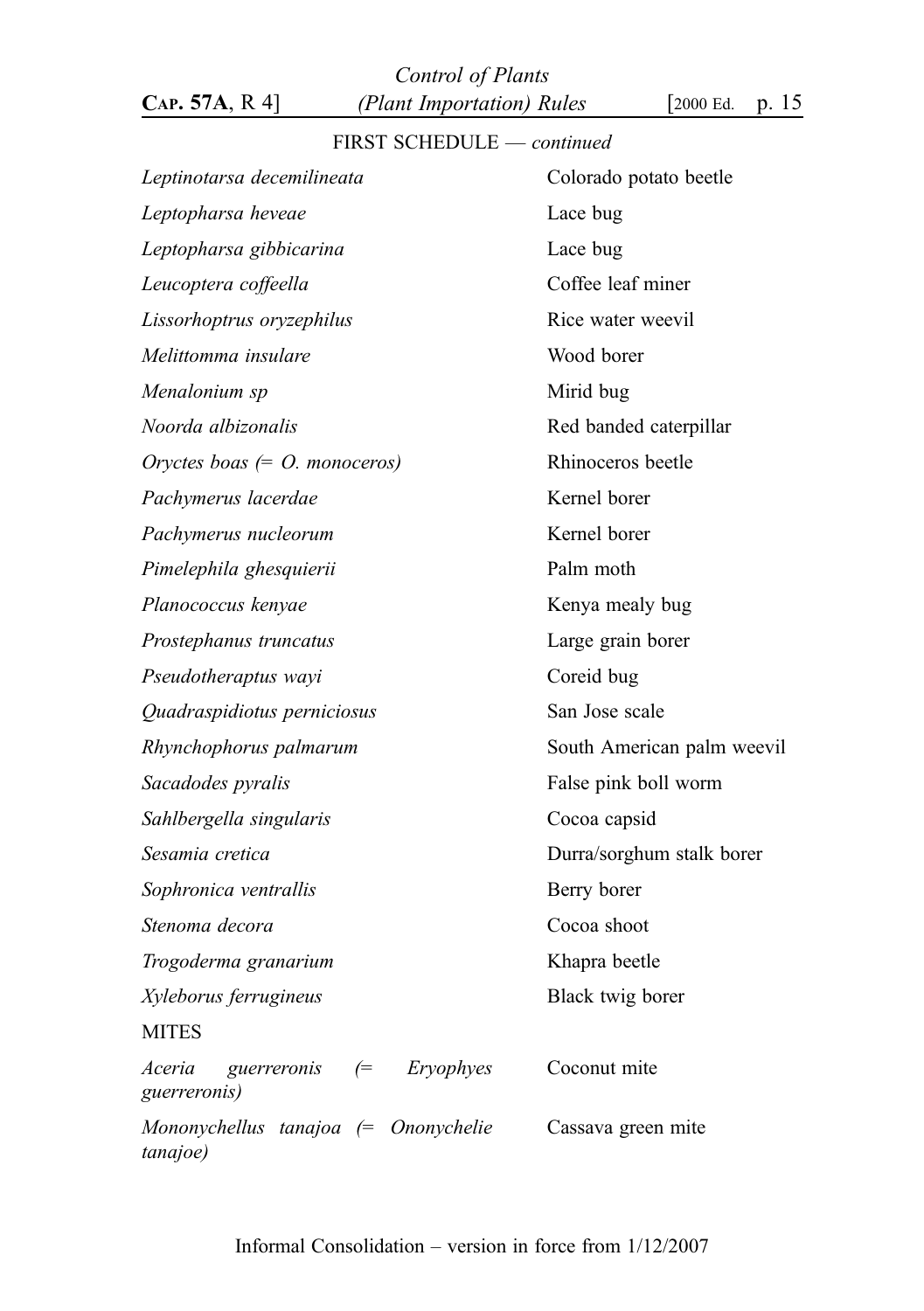Control of Plants p. 16 2000 Ed.] (Plant Importation) Rules [CAP. 57A, R 4

| FIRST SCHEDULE - continued                                    |                                                |
|---------------------------------------------------------------|------------------------------------------------|
| Oligonychus peruvianus $(=$ Homonychus<br><i>peruvianus</i> ) | Cassava mite                                   |
| <b>PHYTOPLASMAS</b>                                           |                                                |
| Phytoplasmas of apple                                         | Flat limb                                      |
| Phytoplasmas of banana                                        | Cameroon marbling disease                      |
| Phytoplasmas of cassava                                       | Witches broom                                  |
| Phytoplasmas of coconut                                       | Lethal yellowing<br>Coconut Awka diseases      |
| Phytoplasmas of grape                                         | Grapevine Flavescence doree                    |
| Phytoplasmas of grape                                         | Pierce's disease $=$<br>Xylella<br>fastidiosa  |
| Phytoplasmas of oil palm                                      | Leaf mottle                                    |
| Phytoplasmas of papaya                                        | Papaya bunchy top                              |
| Phytomonas staheli                                            | Sudden wither                                  |
| Phytomonas sp                                                 | Maize leaf blight/Leaf scald                   |
| Spiroplasma citri                                             | Stubborn disease                               |
| Spiroplasma kunkelii                                          | Corn stunt, Grassy root                        |
| <b>NEMATODES</b>                                              |                                                |
| Anguina agrostis                                              | Bentgrass nematode                             |
| Anguina graminis                                              | Leaf gall nematode                             |
| Anguina tritici                                               | Wheat or seed gall nematode                    |
| Aphasmatylenchus straturatus                                  | Lance nematode of pea                          |
| Aphelenchoides arachidis                                      | Testa nematode                                 |
| Aphelenchoides blastophorus                                   | Stem and bulb nematode                         |
| Aphelenchoides fragariae                                      | Strawberry,<br>bud<br>foliar<br>or<br>nematode |
| Aphelenchoides lilium                                         | Bud nematode                                   |
| Bursaphelenchus lignicolus                                    | Pinewood nematode                              |
| Ditylenchus destructor                                        | Potato rot nematode                            |
| Ditylenchus myceliophagus                                     | Mushroom spawn nematode                        |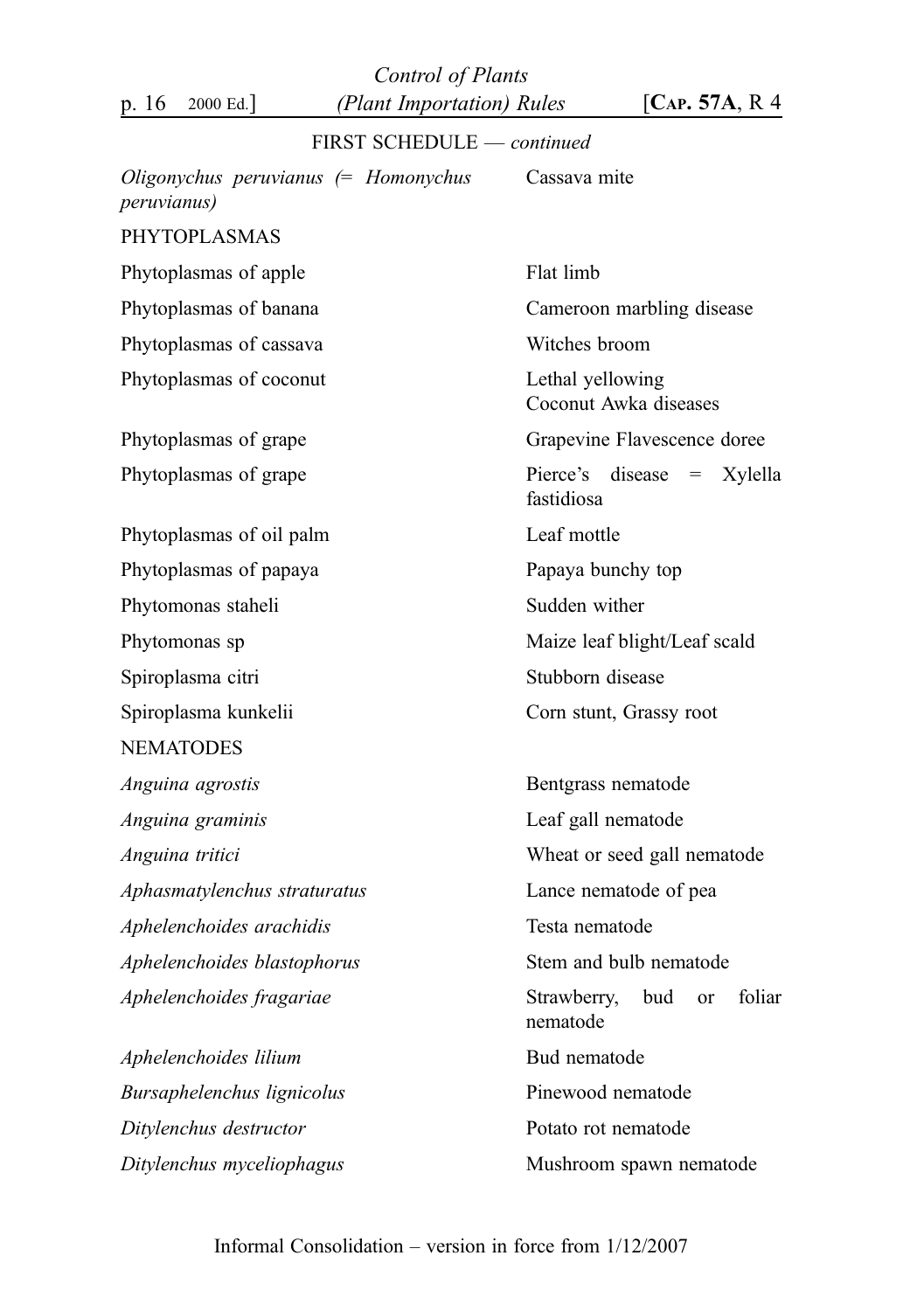Control of Plants CAP. 57A, R 4] (Plant Importation) Rules [2000 Ed. p. 17

# FIRST SCHEDULE — continued

| Globodera pallida                              | Potato cyst nematode                     |
|------------------------------------------------|------------------------------------------|
| Globodera rostochiensis                        | Golden nematode, potato cyst<br>nematode |
| Hemicycliophora arenaria                       | Sheath nematode                          |
| Heterodera avenae                              | Cereal cyst nematode                     |
| Heterodera cacti                               | Cactus cyst nematode                     |
| Heterodera cajani                              | Pigeon pea cyst nematode                 |
| Heterodera carrotae                            | Carrot cyst nematode                     |
| Heterodera cruciferae                          | Brassica root nematode                   |
| Heterodera cyperi                              | Nutgrass/Sedge cyst nematode             |
| Heterodera fici                                | Fig cyst nematode                        |
| Heterodera geottingiana                        | Pea cyst nematode                        |
| Heterodera longicaudata                        | Wheat cyst nematode                      |
| Heterodera oryzicola                           | Rice cyst nematode                       |
| Heterodera sacchari<br>Sugarcane cyst nematode |                                          |
| Heterodera schactii                            | Sugar beet cyst                          |
| Heterodera sorghi                              | Sorghum cyst nematode                    |
| Heterodera vignae                              | Pea cyst nematode                        |
| Heterodera zeae                                | Corn cyst nematode                       |
| Hirschmanniella miticausa                      | Taro nematode                            |
| Hirschmanniella spinicaudata                   | Rice root tip nematode                   |
| Hoplolaimus columbus                           | Columbia nematode                        |
| Hoplolaimus indicus                            | Lance nematode                           |
| Hoplolaimus pararobustus                       | Lance nematode                           |
| Longidorus attenuatus                          | Needle nematode                          |
| Macroposthonia xenoplex                        | Ring nematode                            |
| Root knot nematode<br>Meloidogyne africana     |                                          |
| Meloidogyne baurensis                          | Root knot nematode                       |
| Meloidogyne brevicauda                         | Tea root knot nematode                   |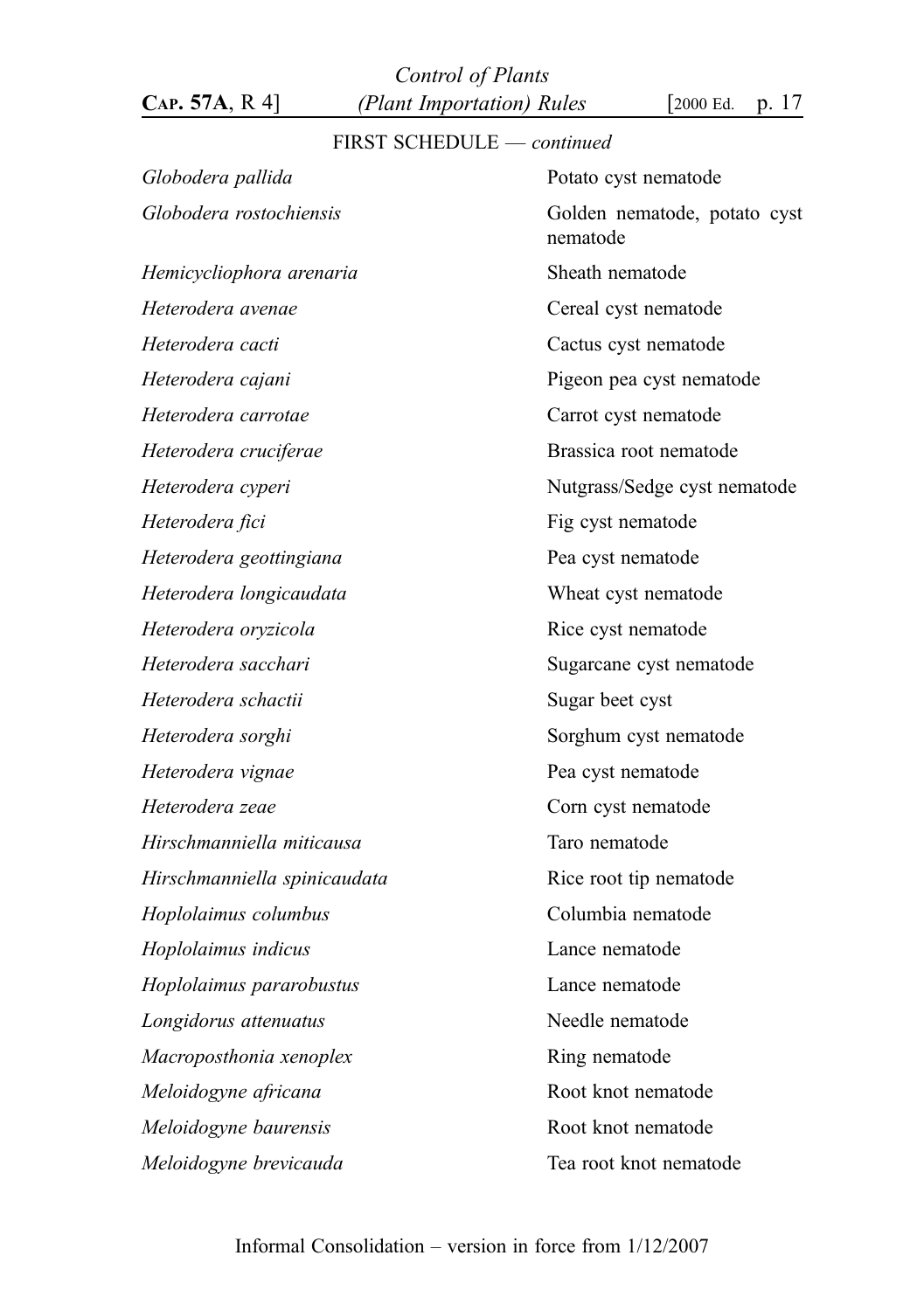Control of Plants p. 18 2000 Ed.] (Plant Importation) Rules [CAP. 57A, R 4

## FIRST SCHEDULE — continued

| Meloidogyne chitwoodi                                              | Columbia root knot nematode              |  |
|--------------------------------------------------------------------|------------------------------------------|--|
| Meloidogyne coffeicola                                             | Root knot nematode                       |  |
|                                                                    | Root knot nematode                       |  |
| Meloidogyne decalineata                                            |                                          |  |
| Meloidogyne exigua                                                 | Coffee root knot nematode                |  |
| Meloidogyne graminis                                               | Root knot nematode                       |  |
| Meloidogyne indica                                                 | Root knot nematode                       |  |
| Meloidogyne inornata                                               | Brazilian root knot nematode             |  |
| Meloidogyne mali                                                   | Apple root knot nematode                 |  |
| Meloidogyne megadora                                               | Root knot nematode                       |  |
| Meloidogyne naasi                                                  | Cereal root knot nematode                |  |
| Meloidogyne oteifae                                                | Root knot nematode                       |  |
| Merlinius brevidens                                                | Stunt nematode                           |  |
| Nacobbus aberrans                                                  | False root knot                          |  |
| Pratylenchus fallax                                                | Lesion nematode                          |  |
| Pratylenchus neglectus                                             | California<br>Lesion<br>root<br>nematode |  |
| Pratylenchus thornei                                               | Thorne's<br>root<br>Lesion<br>nematode   |  |
| Pratylenchus zeae                                                  | Corn root — Lesion nematode              |  |
| Punctodera punctata                                                | Grass cyst nematode                      |  |
| Rhadinaphelenchus<br>cocophilus<br>$(=Bursaphelenchus cocophilus)$ | Red ring nematode                        |  |
| Scutellonema bradys                                                | Yam nematode                             |  |
| Trichodorus viruliferus                                            | Stubby root nematode                     |  |
| Xiphinema index                                                    | Dagger nematode                          |  |
| <b>VIRUSES</b>                                                     |                                          |  |
| African cassava mosaic virus                                       |                                          |  |
| Anthocyanosis of cotton                                            |                                          |  |
| Arabis mosaic virus                                                |                                          |  |
| Artichoke Italian latent virus                                     |                                          |  |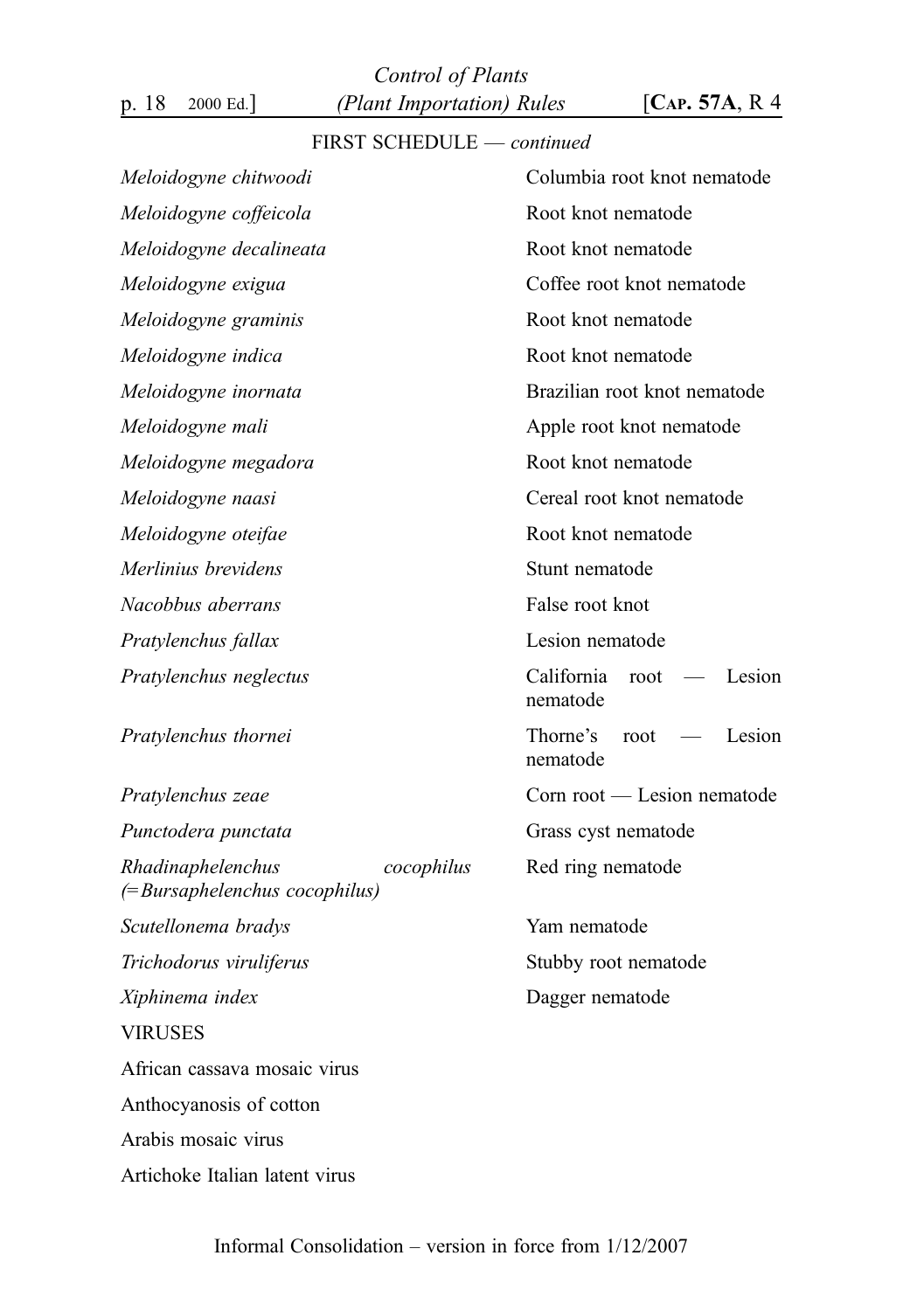## FIRST SCHEDULE — continued

Blister spot virus of coffee

Brown streak virus of papaya Grapevine corky bark associated virus Rice dwarf virus Dwarf virus of sugarcane Sweet potato yellow dwarf virus Grapevine fanleaf virus Rice hoja blanca virus Grapevine chrome mosaic virus Sweet potato feathery mottle virus Cotton leaf crumple virus Cotton leaf curl virus Leaf mosaic virus of cotton Leaf mottle virus of cotton Grapevine leafroll-associated virus Leaf virus of grape Marginal chlorosis virus of groundnut Mosaic virus of maize Papaya mosaic virus Mosaic virus of rubber Mosaic virus of sweet potato Peanut stunt virus of maize Phloem necrosis virus of tea Peach rosette mosaic virus of grape Rayado fino virus of tea Cacao swollen shoot virus Rice transitory yellowing virus Rice yellow mottle virus

Ringspot virus of soybean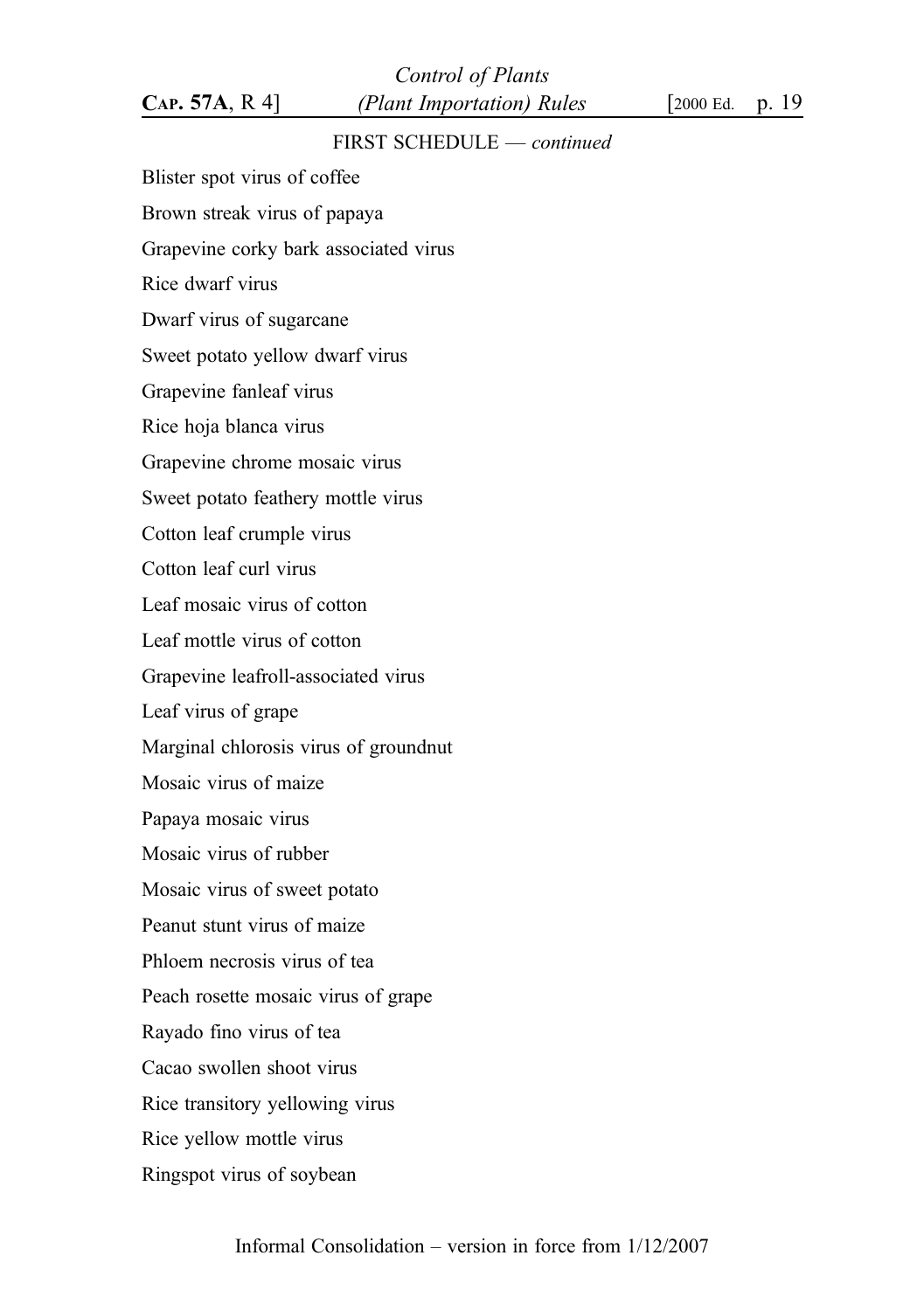Control of Plants p. 20 2000 Ed.]  $(Plant\, Important\,) Rules$   $[Car. 57A, R. 4]$ 

## FIRST SCHEDULE — continued

Rupestris stem pitting-associated virus

Stenosis, small leaf of cotton

Stunt virus of maize

Maize streak virus

Waialua disease of papaya

Wrinkled stunt and witches broom virus of

rice

Tomato spotted wilt virus

Yellow vein banding virus of cocoa

#### DISEASE OF UNKNOWN ETIOLOGY

Coconut awka

Coconut bristle tip

Coconut wilt

Cassava frog's skin

Coconut head droop

Coconut kerala wilt

Coconut leaf mottle

Coconut leaf scorch

Coconut little leaf

Coconut thatipaka wilt

Mango malformation

Cotton Terminal Stunt Graft Transmissible

Pathogen

**WEEDS** 

Rottboellia spp. **Itchgrass** 

Striga spp. Witchweed

## PART II

### NON-QUARANTINE PESTS

Name of Pest **Common Name** 

Informal Consolidation – version in force from 1/12/2007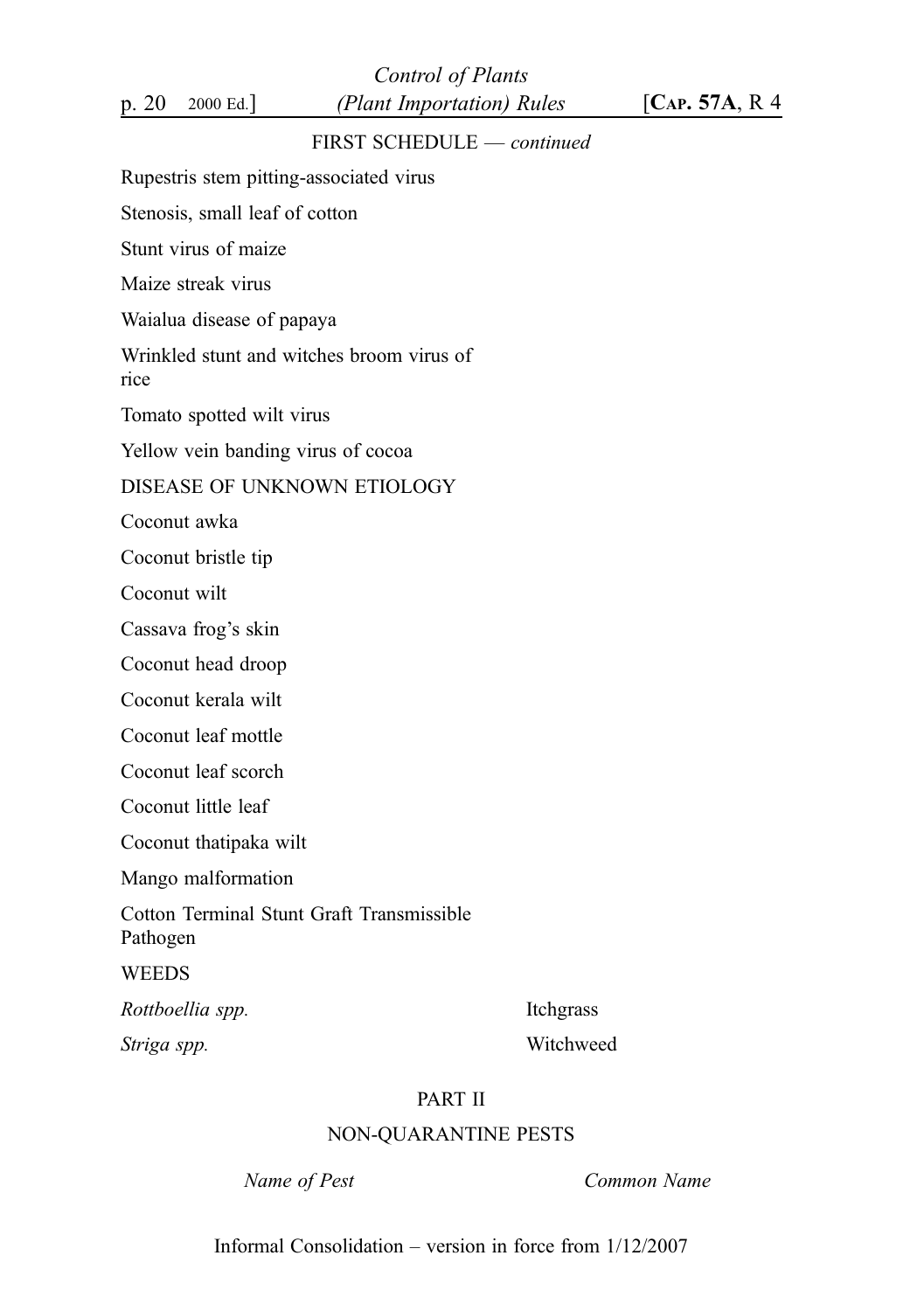Control of Plants  $CAP. 57A, R 4$  (Plant Importation) Rules [2000 Ed. p. 21]

# FIRST SCHEDULE — continued

## FUNGI

| Leaf spot                                                 |
|-----------------------------------------------------------|
| Rust                                                      |
| Root rot                                                  |
| Fusarium wilt                                             |
| Basal stem rot                                            |
| Root rot                                                  |
| Stem & Collar rot, seedling root<br>rot, damping off      |
| Southern blight/wilt, crown and<br>root rot, stem cankers |
| Charcoal stump rot                                        |
|                                                           |
| White fly                                                 |
| Hispid beetle                                             |
| Blossom midge                                             |
| Hibiscus mealy bug                                        |
| Leaf miner                                                |
| Rhinoceros beetle                                         |
| Coconut leaf beetle                                       |
| Gall wasps                                                |
| Raintree webworm                                          |
| Melon thrip                                               |
|                                                           |
| Ring nematode                                             |
| Sheath nematode                                           |
| Peanut root knot nematode                                 |
| Rice root knot nematode                                   |
| Northern root knot nematode                               |
|                                                           |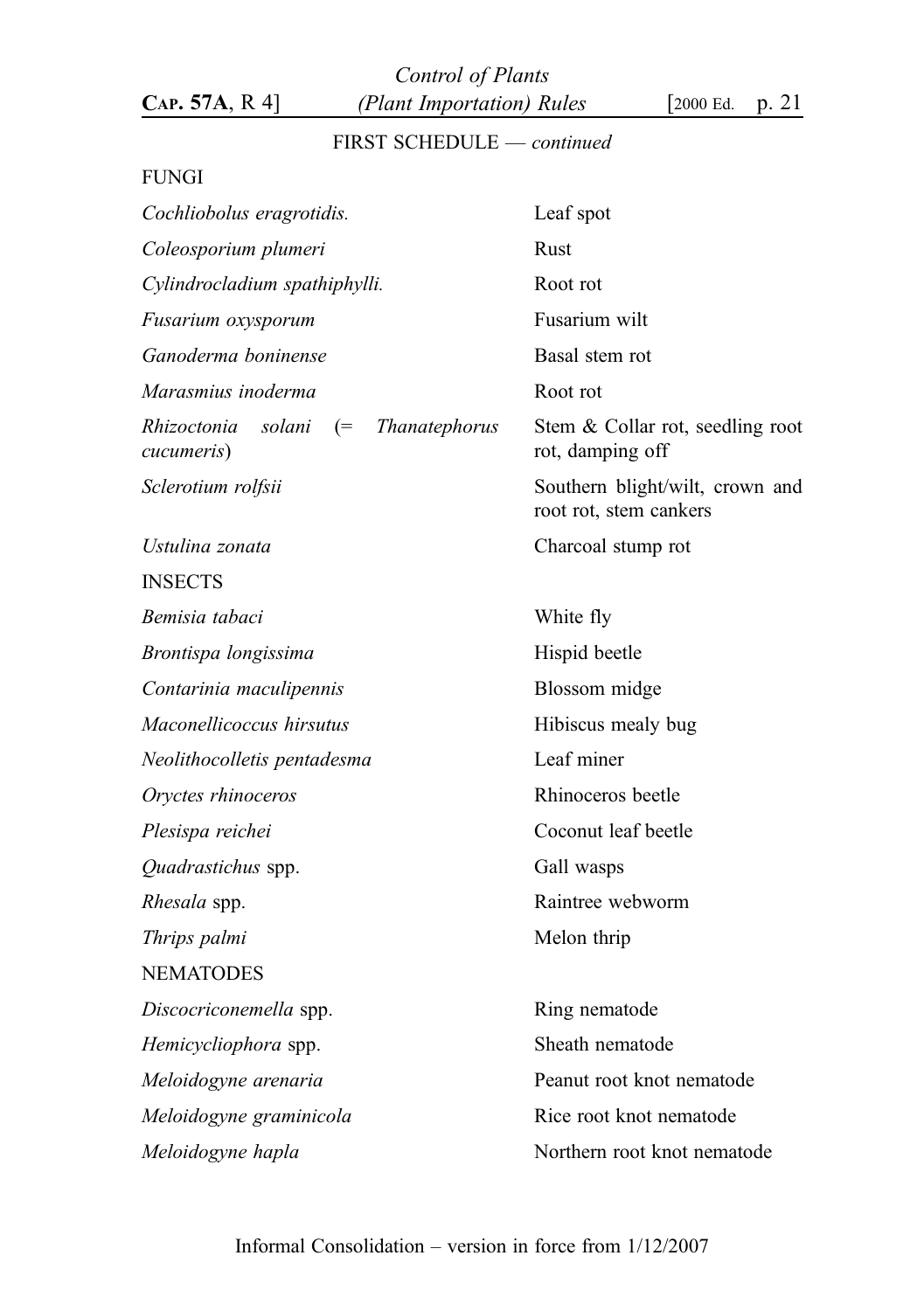Control of Plants p. 22 2000 Ed.]  $(Plant\, Important\,) Rules$   $[Car. 57A, R. 4]$ 

#### FIRST SCHEDULE — continued

Pratylenchus brachyurus Lesion nematode Pratylenchus penetrans Lesion nematode Pratylenchus pratensis Lesion nematode WEEDS

Cuscuta spp. Dodders

[S 258/2005]

## SECOND SCHEDULE

Rules 2(2) and 5

## IMPORTATION UNDER PERMIT

Name of Plants, Plant Products and Other Materials

- 1. Plants of rubber (Hevea spp.)
- 2. Plants of cocoa (Theobroma cacao)
- 3. Plants of coconut (Cocos nucifera)
- 4. Plants of oil palm (Elaeis guineensis)
- 5. Plants of cassava (Manihot esculenta)
- 6. Plants of citrus (Citrus spp.)
- 7. Plants of coffee (Coffea spp.)
- 8. Plants of cotton (Gossypium spp.)
- 9. Plants of maize (Zea mays)
- 10. Plants of banana (Musa spp.)
- 11. Plants of pineapple (Ananas comosus)
- 12. Plants of rice (Oryza sativa)
- 13. Plants of sugarcane (Saccharum officinarum)
- 14. Plants of tea (Camellia sinensis)
- 15. Plants of orchid (Orchidaceae)

16. All other living plants or propagating materials such as branches, bulbs, corms, foliages, rhizomes, seeds or tubers, with or without potting media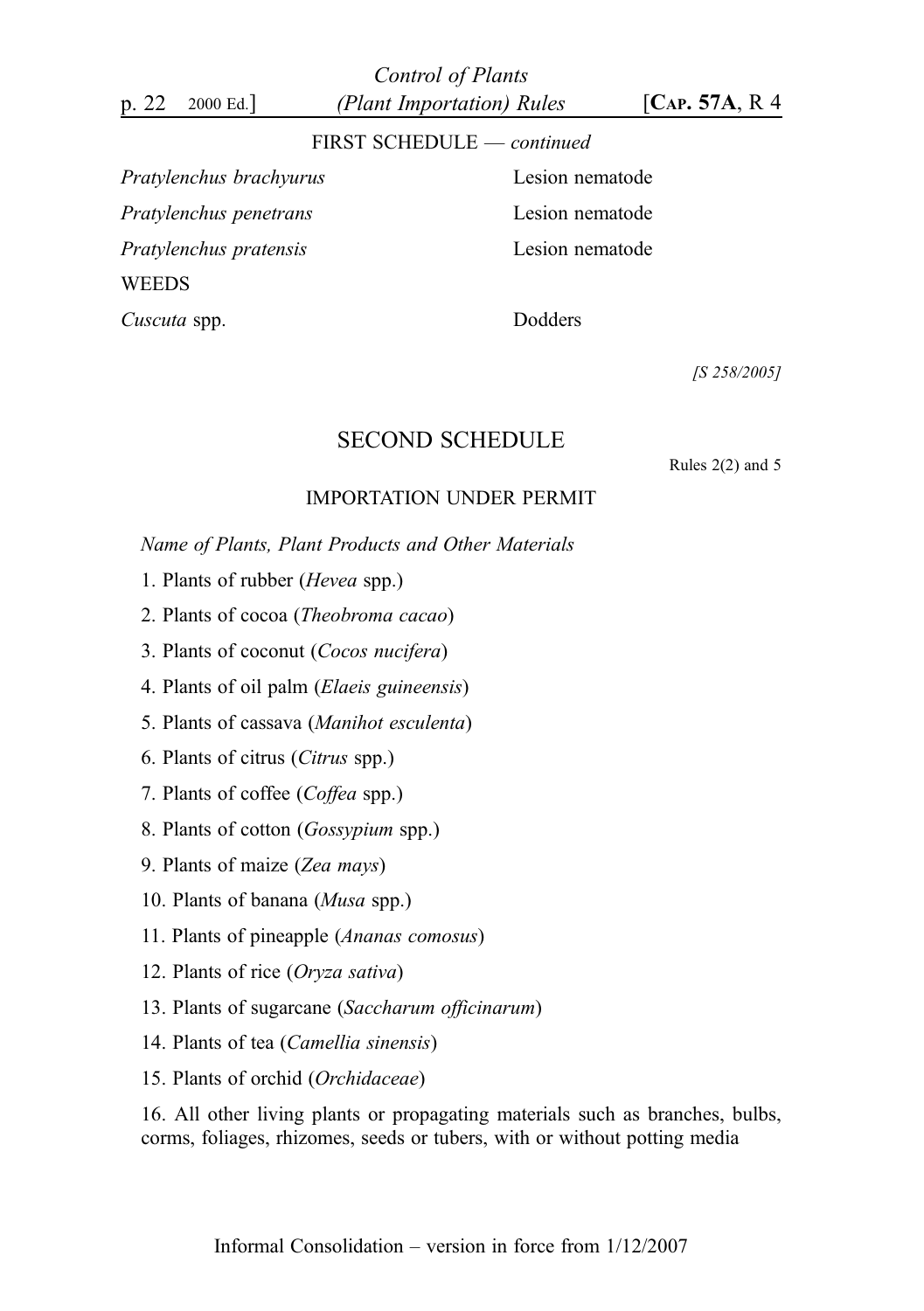Control of Plants  $CAP. 57A, R 4$  (Plant Importation) Rules [2000 Ed. p. 23

### SECOND SCHEDULE — continued

17. All living plants that have acquired novel genetic materials by techniques of modern technology

- 18. Fresh or dried herbarium specimens
- 19. Mushroom spawn
- 20. All fresh flowers, fruits and vegetables originated from American Tropics
- 21. All living Annelida, Arthropoda, Mollusca, Nematoda and micro-organisms
- 22. All living modified organisms
- 23. All biological control agents
- 24. Soil and organic fertilizers.

[S 258/2005]

# THIRD SCHEDULE

Rules 8 and 15

#### FEES

| First column                                                                          | Second column                                                        |
|---------------------------------------------------------------------------------------|----------------------------------------------------------------------|
| (1) Inspection and certification<br>of plants, plant products or fresh<br>cut flowers | $(a)$ Non-commercial \$12<br>per<br>consignment for the following:   |
|                                                                                       | (i) Plants not exceeding<br>10<br>numbers or flasks;                 |
|                                                                                       | (ii) Plant products not exceeding<br>5 kg;                           |
|                                                                                       | Fresh cut flowers<br>(iii)<br>not<br>exceeding 24 stalks or numbers. |
|                                                                                       | Commercial \$50<br>(b)<br>per<br>consignment for the following:      |
|                                                                                       | (i) Plants exceeding 10 numbers<br>or flasks;                        |
|                                                                                       | (ii) Plant products exceeding 5<br>kg;                               |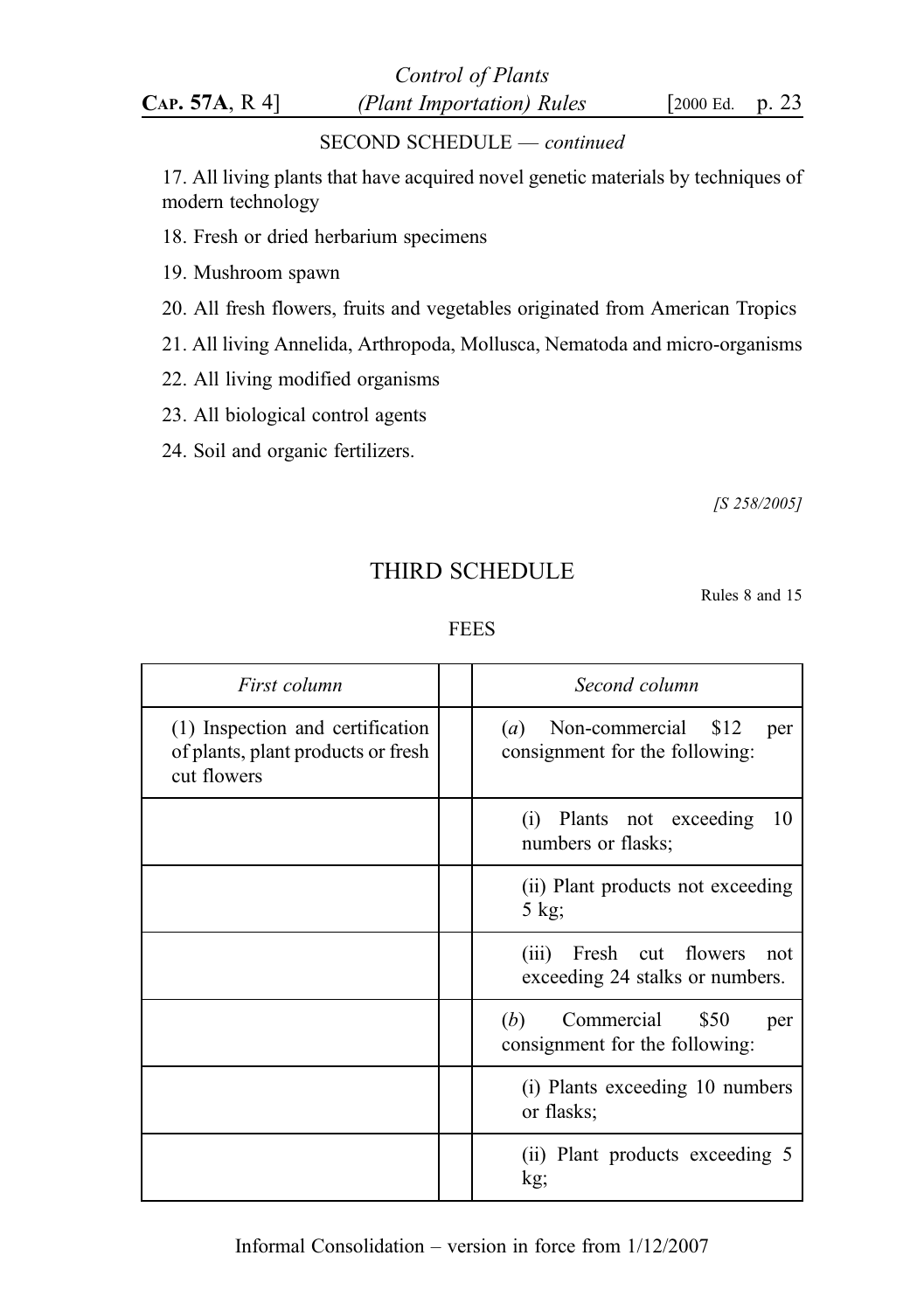Control of Plants p. 24 2000 Ed.] (Plant Importation) Rules [CAP. 57A, R 4

## THIRD SCHEDULE — continued

|                                                                                                | (iii) Fresh cut flowers exceeding<br>24 stalks or numbers.                               |
|------------------------------------------------------------------------------------------------|------------------------------------------------------------------------------------------|
| (2) Laboratory examination of<br>flowers, plants or plant products<br>for any pest or pathogen | \$50 per pest examination.                                                               |
| (3) Permit to import plants,<br>insects or micro-organisms                                     | \$11 per consignment.                                                                    |
| (4) Professional service fee                                                                   | $(a)$ \$63 per hour or part thereof;                                                     |
|                                                                                                | $(b)$ \$133 per hour or part thereof<br>(outside office hours or on an urgent<br>basis). |
| (5) Technical service fee                                                                      | $(a)$ \$38 per hour or part thereof;                                                     |
|                                                                                                | $(b)$ \$80 per hour or part thereof<br>(outside office hours or on an urgent<br>basis).  |

# FOURTH SCHEDULE

Deleted by S 258/2005, wef 25/04/2005. [G.N. Nos. S 29/94; S 369/94; S368/96; S148/97; S 137/98]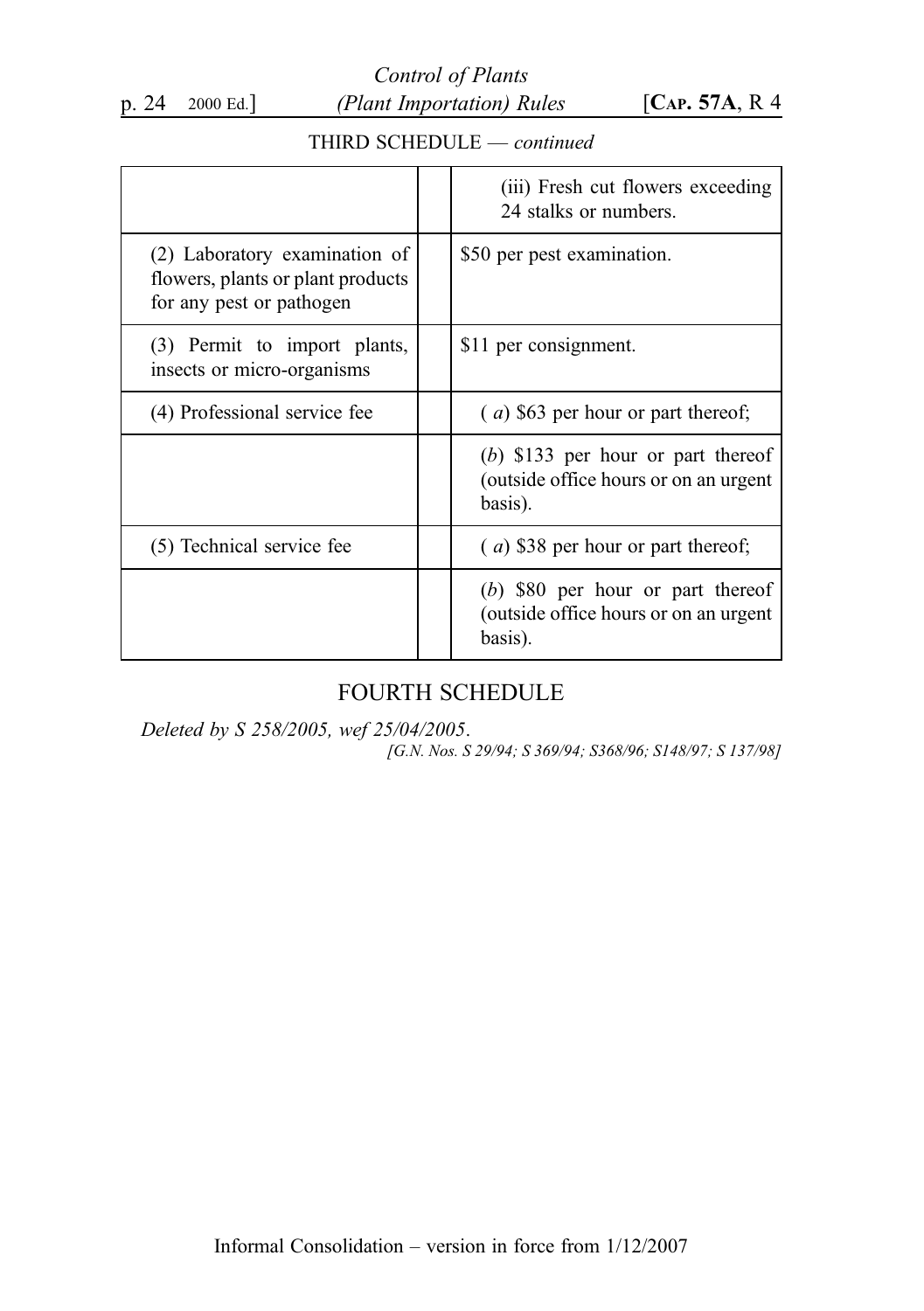# LEGISLATIVE HISTORY CONTROL OF PLANTS (PLANT IMPORTATION) RULES (CHAPTER 57A, R 4)

This Legislative History is provided for the convenience of users of the Control of Plants (Plant Importation) Rules. It is not part of these Rules.

|                                                                                          | 1. G. N. No. S 369/1994 – Control of Plants (Plant Importation) Rules 1994                 |  |
|------------------------------------------------------------------------------------------|--------------------------------------------------------------------------------------------|--|
| Date of commencement                                                                     | : Date not available                                                                       |  |
| 2. 1996 Revised Edition — Control of Plants (Plant Importation) Rules                    |                                                                                            |  |
| Date of operation                                                                        | 18 February 1994<br>$\mathcal{L}$                                                          |  |
|                                                                                          | 3. G. N. No. S 368/1996 - Control of Plants (Plant Importation)<br>(Amendment) Rules 1996  |  |
| Date of commencement                                                                     | $: 1$ September 1996                                                                       |  |
|                                                                                          | 4. G. N. No. S 148/1997 — Control of Plants (Plant Importation)<br>(Amendment) Rules 1997  |  |
| Date of commencement                                                                     | : 1 April 1997                                                                             |  |
|                                                                                          | 5. G. N. No. S 137/1998 – Control of Plants (Plant Importation)<br>(Amendment) Rules 1998  |  |
| Date of commencement                                                                     | 1 April 1998<br>$\mathbb{R}^{\mathbb{Z}}$                                                  |  |
|                                                                                          | 6. G. N. No. S 29/1994 – Control of Plants (Plant Importation) Rules 1994                  |  |
| Date of commencement                                                                     | $\mathbf{r}$<br>31 January 2000                                                            |  |
|                                                                                          | 7. 2000 Revised Edition — Control of Plants (Plant Importation) Rules                      |  |
| Date of operation                                                                        | 31 January 2000<br>$\mathbb{R}^{\mathbb{Z}}$                                               |  |
| 8. G. N. No. S 91/2000 — Control of Plants (Plant Importation)<br>(Amendment) Rules 2000 |                                                                                            |  |
| Date of commencement                                                                     | $\therefore$ 3 March 2000                                                                  |  |
|                                                                                          | 9. G. N. No. S 152/2004 — Control of Plants (Plant Importation)<br>(Amendment) Rules 2004  |  |
| Date of commencement                                                                     | $: 1$ April 2004                                                                           |  |
|                                                                                          | 10. G. N. No. S 258/2005 – Control of Plants (Plant Importation)<br>(Amendment) Rules 2005 |  |
| Date of commencement                                                                     | : 25 April 2005                                                                            |  |